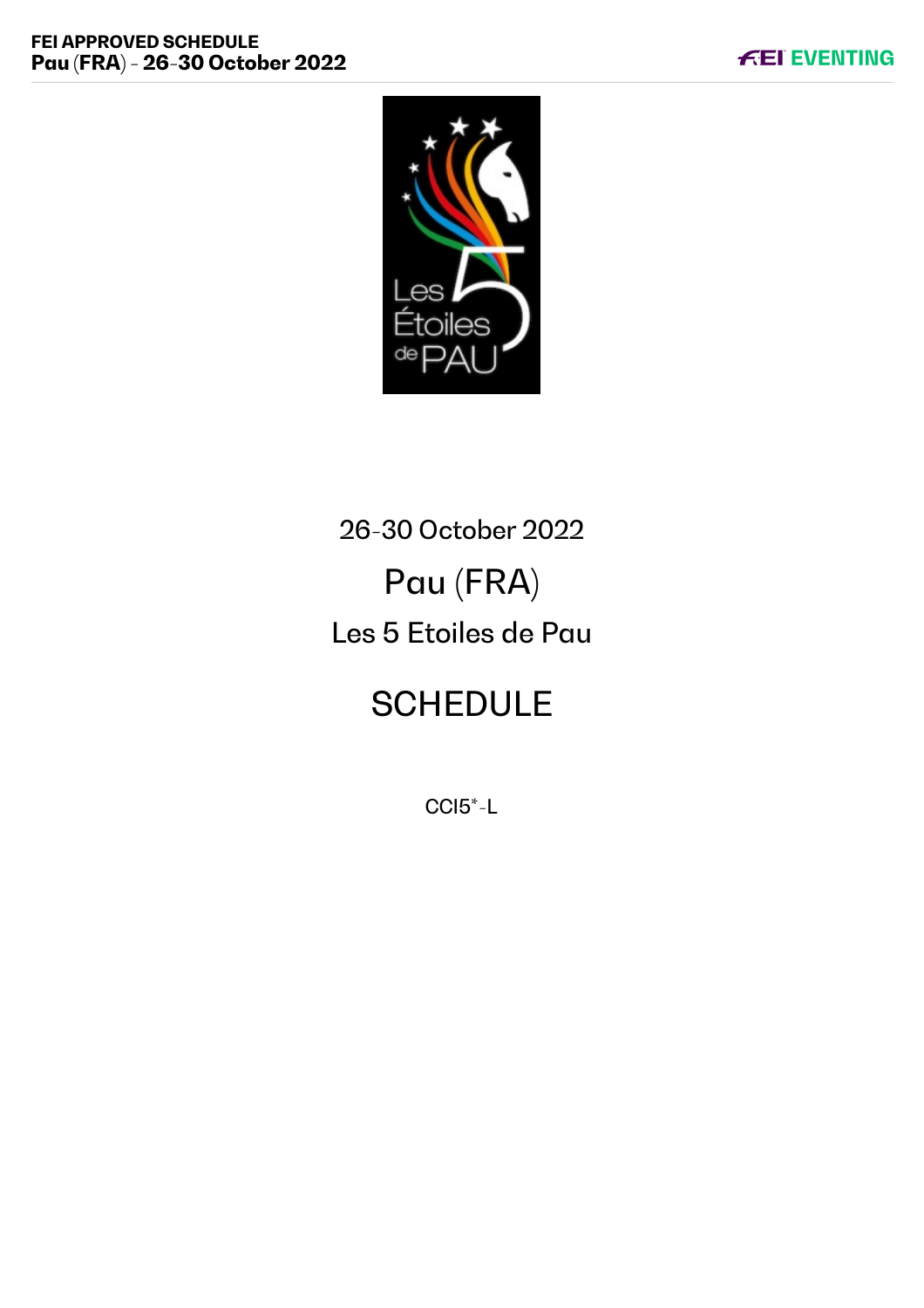# **I. DENOMINATION OF THE EVENT**

| Venue:                   | Pau - Les 5 Etoiles de Pau | NF: | <b>FRA</b> |
|--------------------------|----------------------------|-----|------------|
| Date:                    | 26/10/2022 to 30/10/2022   |     |            |
|                          |                            |     |            |
| <b>Event Categories:</b> |                            |     |            |
| CCI5*-L                  |                            |     |            |

# **II. GENERAL CONDITIONS**

- FEI Statutes, 24th edition, effective 17 November 2021
- FEI General Regulations, 24th edition, effective 1st January 2020, updates effective 1st January 2022
- FEI Veterinary Regulations, 14th edition, effective 1 January 2018, updates effective 1st January 2022
- FEI Eventing Rules and its Annexes, 25th edition, effective 1st January 2020, updates effective 1st January 2022
- Equine Anti-Doping and Controlled Medication Regulations (EADCMR), 3rd Edition, effective 1st January 2021
- FEI Anti-Doping Rules for Human Athletes (ADRHA), based upon the 2021 WADA Code, effective 1st January 2021
- The FEI Policy for Enhanced Competition Safety during the Covid-19 Pandemic, effective as of 1 July 2020 and until further notice
- All subsequent published revisions/updates, the provisions of which will take precedence.

THE ANNEXE(S) IS/ARE PART OF THIS APPROVED AND SIGNED SCHEDULE AND MUST BE DISTRIBUTED TO ALL OFFICIALS AND NFs AND IS AVAILABLE TO OTHERS UPON REQUEST

Approved by the FEI, Lausanne, on 08 June 2022 (V1)

voorno

Catrin Norinder FEI Director Eventing and Olympic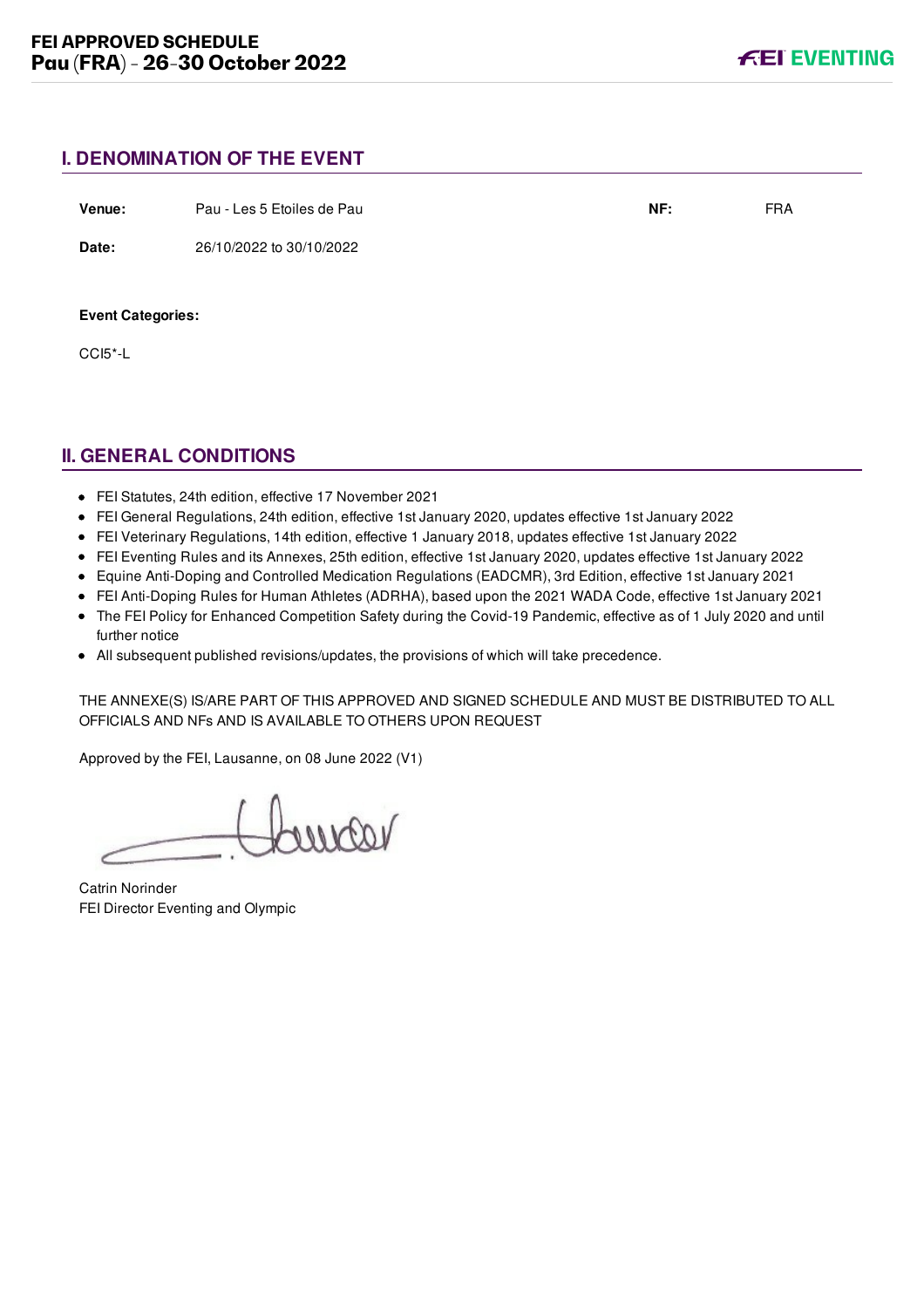# **Table of Contents**

| III. THE FEI CODE OF CONDUCT FOR THE WELFARE OF THE HORSE  4          |  |
|-----------------------------------------------------------------------|--|
|                                                                       |  |
|                                                                       |  |
|                                                                       |  |
|                                                                       |  |
|                                                                       |  |
|                                                                       |  |
|                                                                       |  |
|                                                                       |  |
|                                                                       |  |
|                                                                       |  |
|                                                                       |  |
|                                                                       |  |
|                                                                       |  |
|                                                                       |  |
|                                                                       |  |
|                                                                       |  |
|                                                                       |  |
|                                                                       |  |
|                                                                       |  |
|                                                                       |  |
|                                                                       |  |
|                                                                       |  |
|                                                                       |  |
|                                                                       |  |
|                                                                       |  |
| XI. LOGISTICAL, ADMINISTRATIVE AND TECHNICAL INFORMATION  18          |  |
|                                                                       |  |
|                                                                       |  |
|                                                                       |  |
|                                                                       |  |
|                                                                       |  |
|                                                                       |  |
|                                                                       |  |
|                                                                       |  |
|                                                                       |  |
|                                                                       |  |
|                                                                       |  |
| 13. LOCAL TRANSPORTATION & ARRANGEMENTS FROM HOTEL TO SHOWGROUNDS  20 |  |
|                                                                       |  |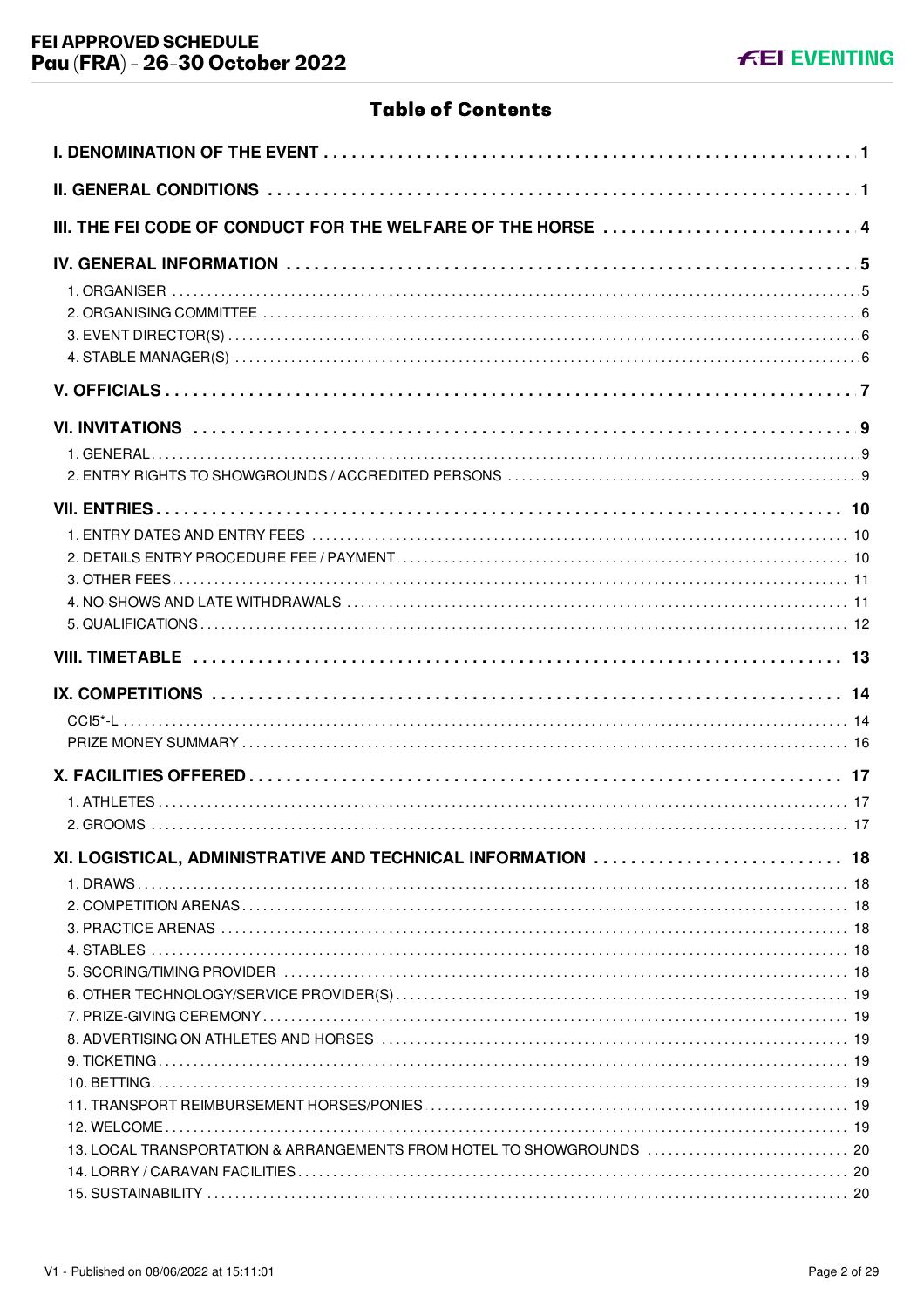| 7.2 VACCINATIONS - EQUINE INFLUENZA (FEI VETERINARY REGULATIONS ARTICLE 1003)  22   |  |
|-------------------------------------------------------------------------------------|--|
| 7.3 EXAMINATION ON ARRIVAL (FEI VETERINARY REGULATIONS ARTICLE 1031)  23            |  |
|                                                                                     |  |
| 7.5 LIMB SENSITIVITY EXAMINATION (FEI VETERINARY REGULATIONS ARTICLE 1048-1053)  23 |  |
| 8. EQUINE ANTI-DOPING AND CONTROLLED MEDICATION PROGRAMME (EADCMP)  23              |  |
|                                                                                     |  |
| 8.2 ELECTIVE TESTING (FEI VETERINARY REGULATIONS ARTICLES 1057 AND 1058)  23        |  |
|                                                                                     |  |
|                                                                                     |  |
|                                                                                     |  |
| 1. THE FEI POLICY FOR ENHANCED COMPETITION SAFETY DURING THE COVID-19 PANDEMIC  25  |  |
|                                                                                     |  |
|                                                                                     |  |
|                                                                                     |  |
|                                                                                     |  |
|                                                                                     |  |
|                                                                                     |  |
|                                                                                     |  |
|                                                                                     |  |
|                                                                                     |  |
|                                                                                     |  |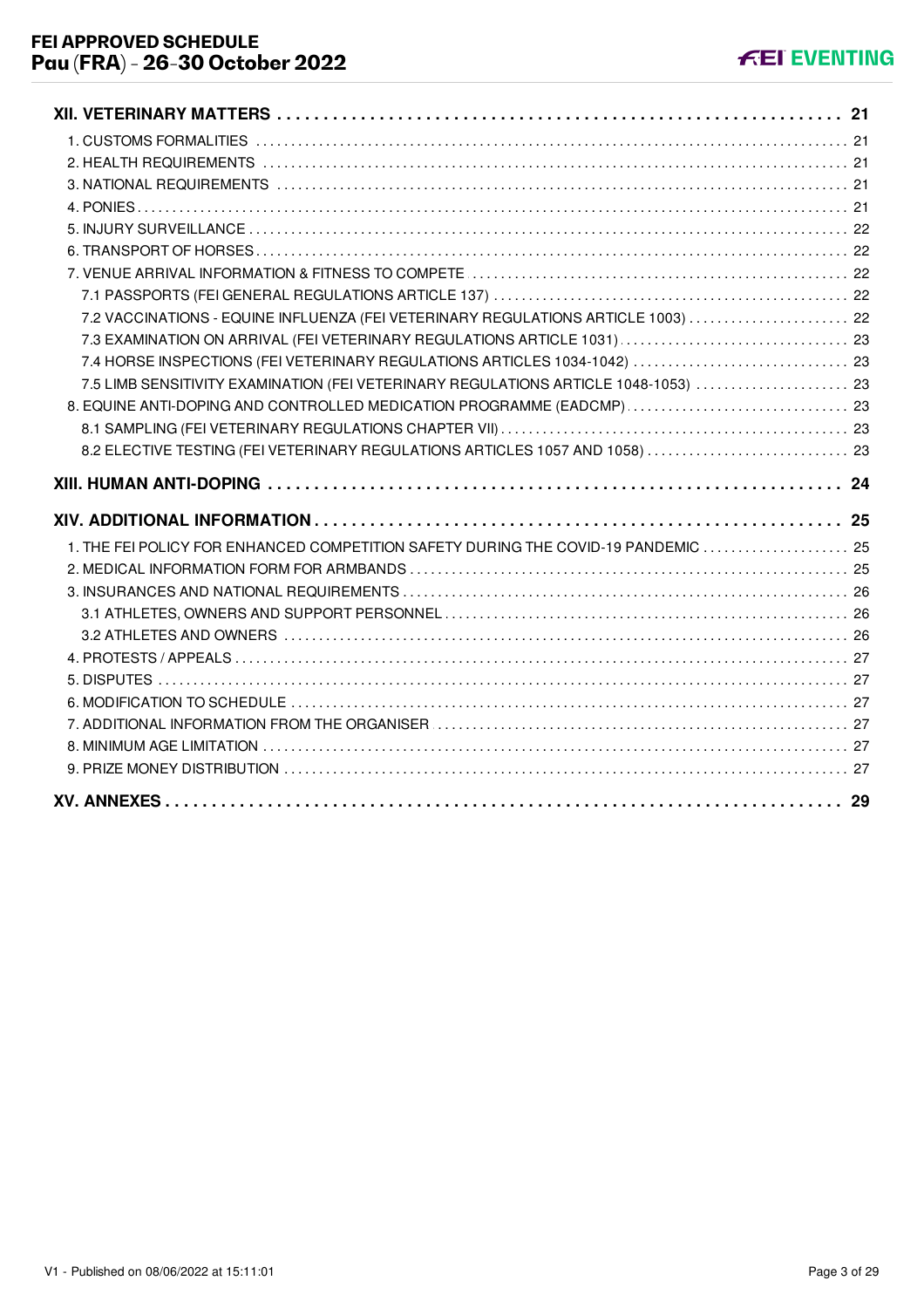# <span id="page-4-0"></span>**III. THE FEI CODE OF CONDUCT FOR THE WELFARE OF THE HORSE**

The Fédération Equestre Internationale (FEI) expects all those involved in international equestrian sport to adhere to the FEI's Code of Conduct and to acknowledge and accept that at all times the welfare of the horse must be paramount and must never be subordinated to competitive or commercial influences.

- 1. At all stages during the preparation and training of competition horses, welfare must take precedence over all other demands. This includes good horse management, training methods, farriery and tack, and transportation.
- 2. Horses and Athletes must be fit, competent and in good health before they are allowed to compete. This encompasses medication use, surgical procedures that threaten welfare or safety, pregnancy in mares and the misuse of aids.
- 3. Events must not prejudice horse welfare. This involves paying careful attention to the competition areas, ground surfaces, weather conditions, stabling, site safety and fitness of the horse for onward travel after the event.
- 4. Every effort must be made to ensure that horses receive proper attention after they have competed and that they are treated humanely when their competition careers are over. This covers proper veterinary care, competition injuries, euthanasia and retirement.
- 5. The FEI urges all involved with the sport to attain the highest levels of education in their areas of expertise.

The Long version of this Code can be obtained from the Fédération Equestre Internationale, HM King Hussein I Building, Chemin de la Joliette 8, 1006 Lausanne, Switzerland. Telephone: +41 21 310 47 47. The Code is available in English. The Code is also available on the FEI's website:<https://inside.fei.org/fei/regulations/general-rules>.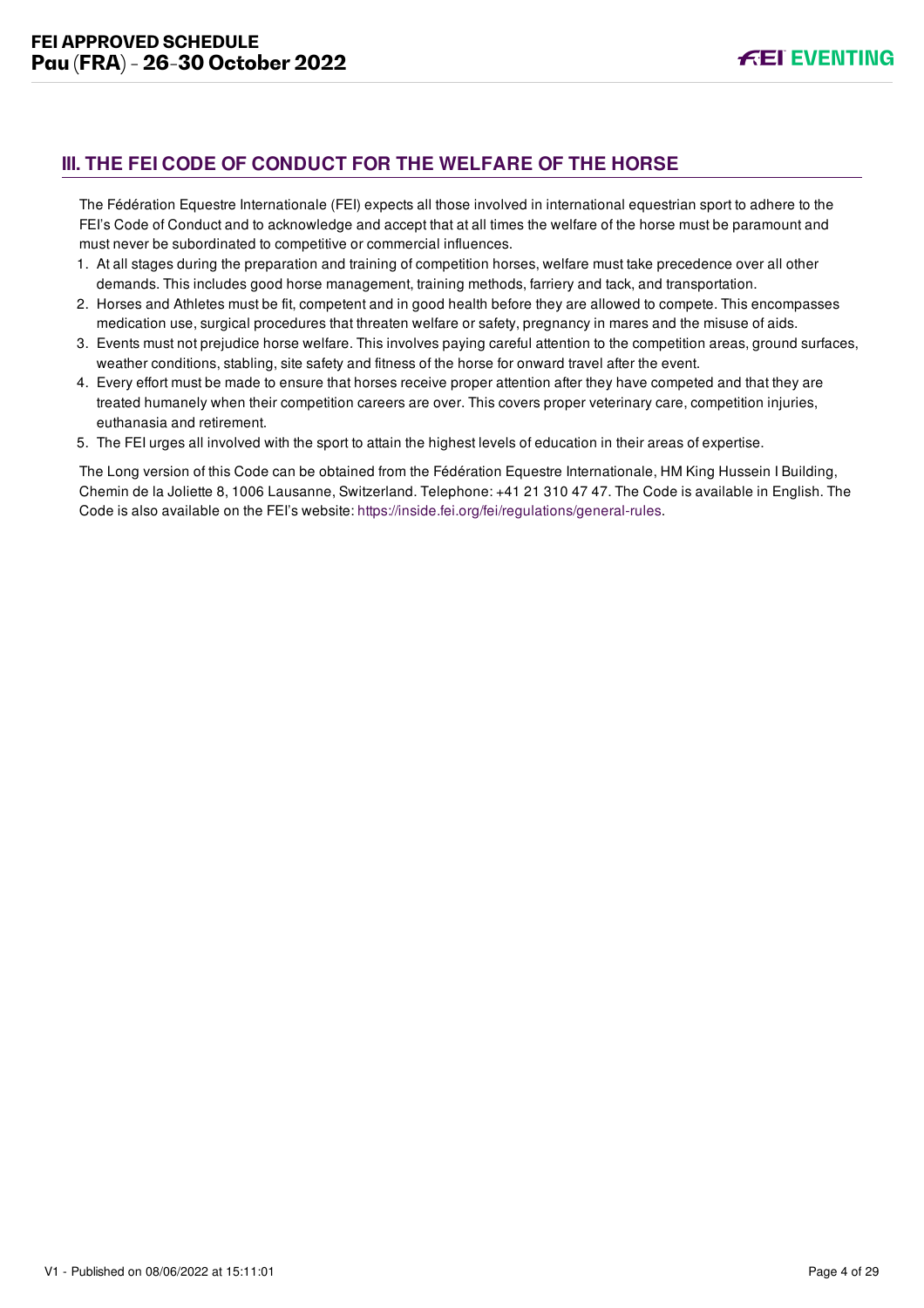## <span id="page-5-1"></span><span id="page-5-0"></span>**1. ORGANISER**

| Name:    | Centaure Events                          |
|----------|------------------------------------------|
| Address: | 63 côte Saint Martin<br>64800 Nay France |
| Phone:   | +33 (0) 5 59 92 94 25                    |
| Fax:     |                                          |
| Email:   | contact@centaure-events.com              |
| Website: | http://www.event-pau.fr                  |

#### **Showground contact details**

| Venue name:     | Pau                                                             |
|-----------------|-----------------------------------------------------------------|
| <b>Address:</b> | Domaine de Sers<br>Allée du comte de Buffon<br>64000 Pau France |

## **Phone:**

**GPS Coordinates:** Lat: 43.34498, Long: -0.37632



**Accessibility details (directions by road, nearest airport / train station):**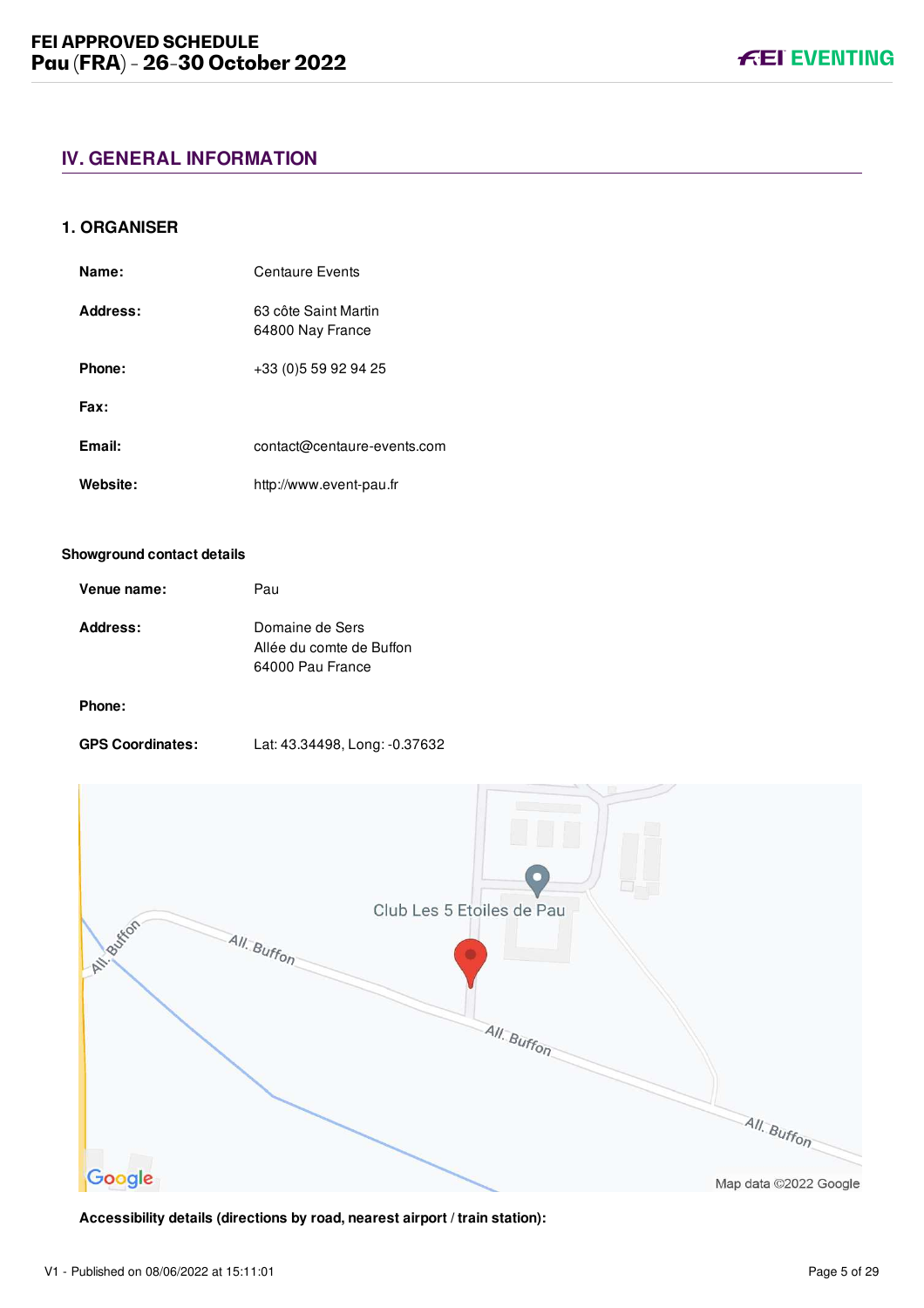# **FEI APPROVED SCHEDULE Pau (FRA) - 26-30 October 2022**



- By the road: highway A64, way out 10 (towards Pau airport). Venue located along the road D834.
- By plane: 5 minutes away from Pau Pyrénées airport (+ airports of Lourdes, Toulouse and Bordeaux within 2 hours drive)
- By train: Pau's station

#### <span id="page-6-0"></span>**2. ORGANISING COMMITTEE**

| <b>President of the Event</b> | Pascal SAYOUS |
|-------------------------------|---------------|
| <b>Show Secretary</b>         | Marie DURIN   |

#### <span id="page-6-1"></span>**3. EVENT DIRECTOR(S)**

**Name:** Pascal SAYOUS

## <span id="page-6-2"></span>**4. STABLE MANAGER(S)**

**Name:** Frédéric GAUVAIN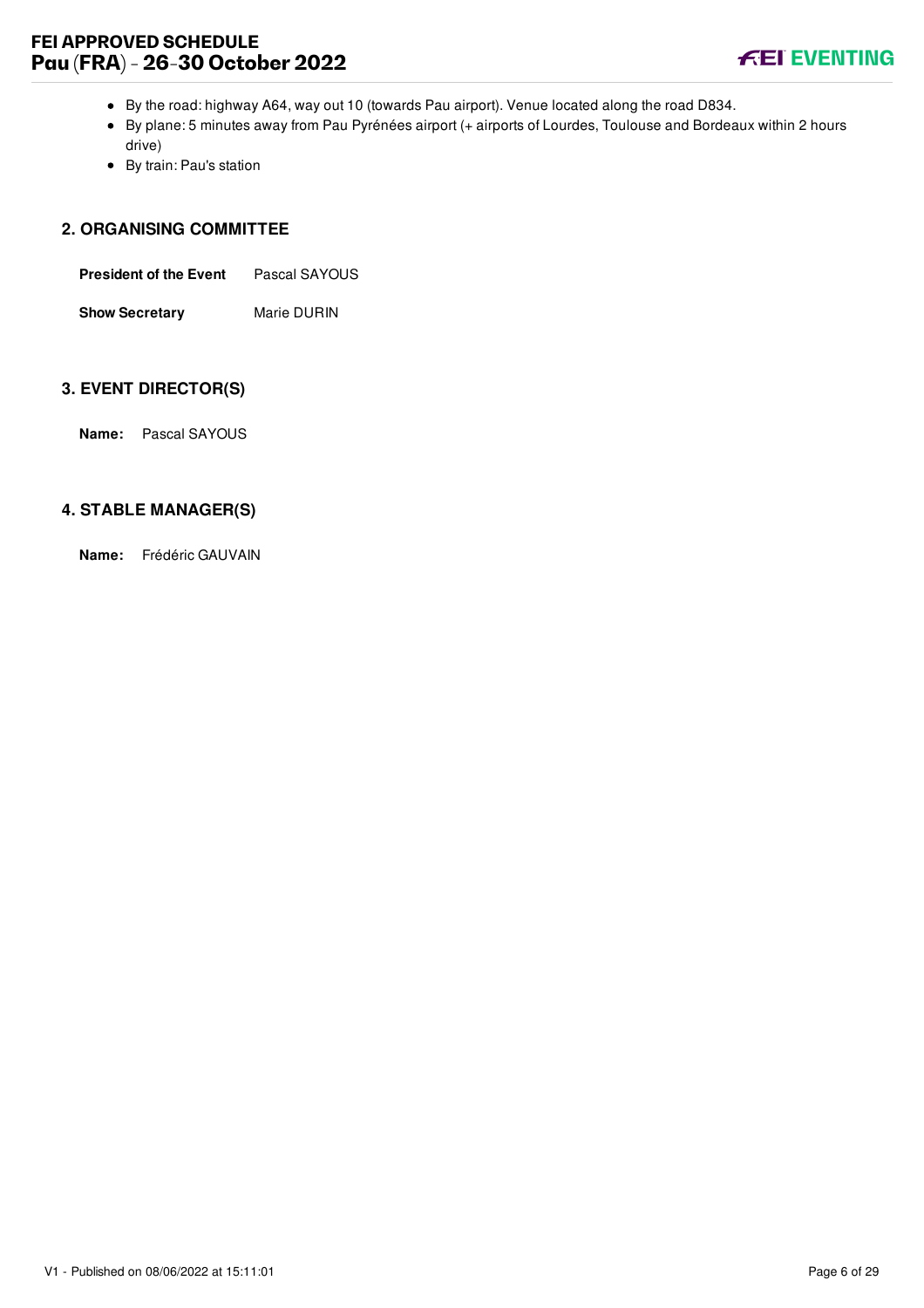# <span id="page-7-0"></span>**V. OFFICIALS**

**Please note that the schedule has been approved under the provision that all appointed Officials have successfully passed the online FEI Competency Evaluation Test and that as of 1st July 2022, the appointed VSM fulfils the requirement of being listed as Level 1 Official Veterinarian before the start of the event.** 

**At least one Permitted Treating Vet must be appointed for every 200 horses at the venue (Veterinary regulations, art. 1007).**

| <b>Assignment</b>                    | Name / FEI ID                         | <b>NF</b>  | <b>Function</b>        | <b>Events</b>     |
|--------------------------------------|---------------------------------------|------------|------------------------|-------------------|
| 1. Ground Jury                       |                                       |            |                        |                   |
| CCI5*-L                              |                                       |            |                        |                   |
| <b>Ground Jury President</b>         | Angela TUCKER<br>10018286             | <b>GBR</b> | Judge (3)              |                   |
| <b>Ground Jury Member</b>            | <b>Xavier LE SAUCE</b><br>10102470    | <b>FRA</b> | Judge (3)              |                   |
| <b>Ground Jury Member</b>            | <b>Anne-Mette BINDER</b><br>10051258  | <b>DEN</b> | Judge (3)              |                   |
| <b>Jumping Judge</b>                 | All jury members                      |            |                        |                   |
| <b>Jumping Judge</b>                 | <b>Frederique VUARNET</b><br>10106538 | <b>FRA</b> | Judge (3)              |                   |
| 2. Technical Delegate                |                                       |            |                        |                   |
| <b>Technical Delegate</b>            | <b>Gert NABER</b><br>10004226         | <b>NED</b> | Technical delegate (3) | All Events        |
| <b>Assistant Technical Delegate</b>  | <b>Guillaume BLANC</b><br>10051098    | <b>FRA</b> | Technical delegate (3) | All Events        |
| 3. Course Designer                   |                                       |            |                        |                   |
| <b>Cross Country Course Designer</b> | <b>Pierre MICHELET</b><br>10049742    | <b>FRA</b> | Course designer (3)    | <b>All Events</b> |
| <b>Jumping Course Designer</b>       | <b>Yann ROYANT</b><br>10082309        | <b>FRA</b> | Course designer (3)    | All Events        |
| <b>Course Builder</b>                | <b>Benoit MARCHAND</b><br>10049339    | <b>FRA</b> |                        | <b>All Events</b> |
| 4. Chief Steward                     |                                       |            |                        |                   |
| <b>Chief Steward</b>                 | Philippe JUVIN<br>10049088            | <b>FRA</b> | Steward (3)            | All Events        |
| 5. Assistant Stewards                |                                       |            |                        |                   |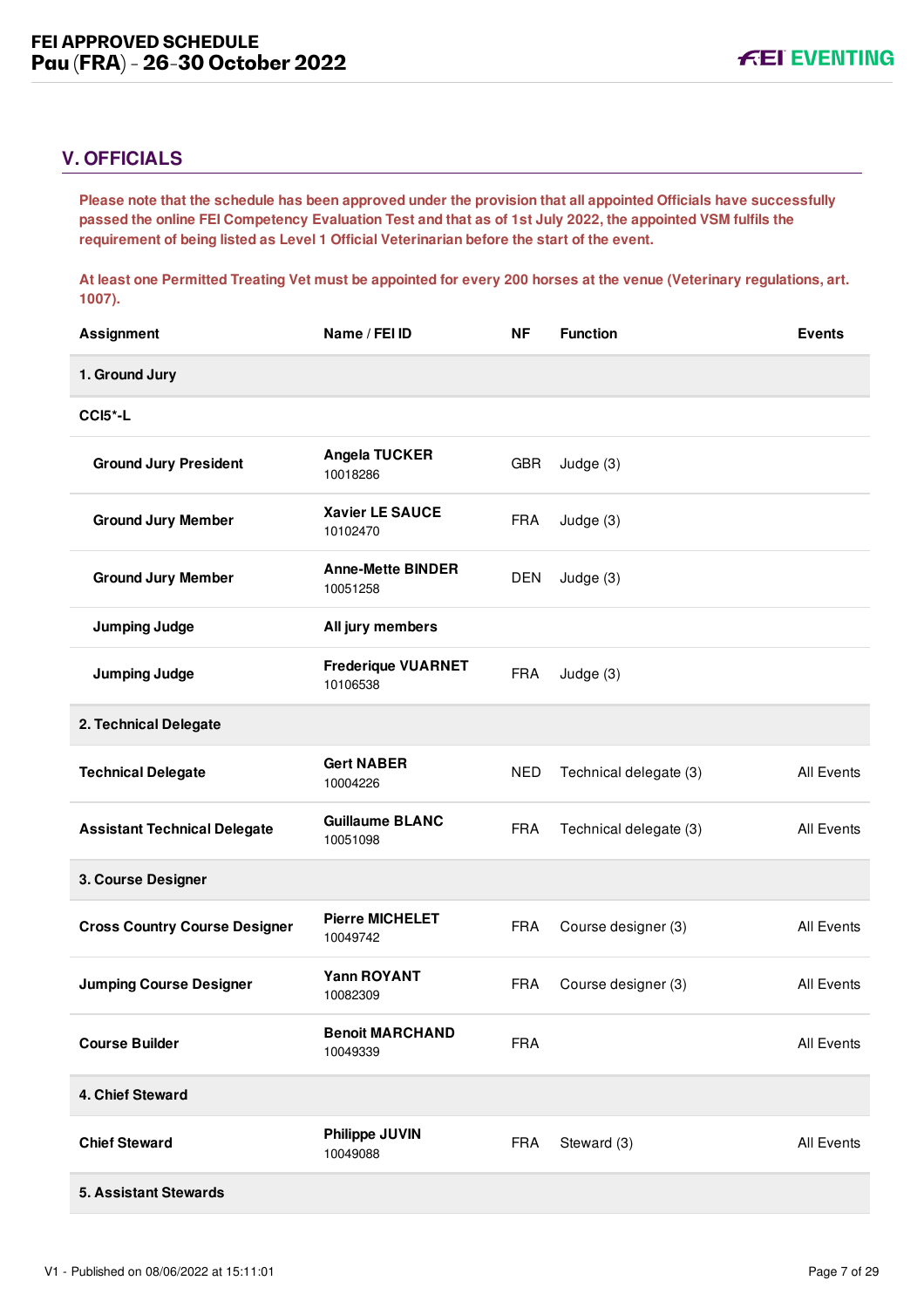# **FEI APPROVED SCHEDULE Pau (FRA) - 26-30 October 2022**

# **KEI EVENTING**

| <b>Assignment</b>                                     | Name / FEI ID                                                         | ΝF         | <b>Function</b>                               | <b>Events</b>     |
|-------------------------------------------------------|-----------------------------------------------------------------------|------------|-----------------------------------------------|-------------------|
| <b>Assistant Steward</b>                              | <b>Isabelle LEFEVRE</b><br>10089082                                   | <b>FRA</b> | Steward (1)                                   | <b>All Events</b> |
| <b>Assistant Steward</b>                              | <b>Lucie HENRY</b><br>10031739                                        | <b>FRA</b> | Steward (2)                                   | <b>All Events</b> |
| <b>Assistant Steward</b>                              | <b>Cecile COURATIER</b><br>10099515                                   | <b>FRA</b> | Steward (1)                                   | <b>All Events</b> |
| <b>Assistant Steward</b>                              | <b>Veronique ARNE</b><br>10100471                                     | <b>FRA</b> | Steward (1)                                   | All Events        |
| 6. FEI Veterinary Delegate                            |                                                                       |            |                                               |                   |
| <b>Veterinary Delegate</b>                            | <b>Catherine KITTEN-</b><br><b>LEROY</b><br>10049128                  | <b>FRA</b> | Official Veterinarian (3)                     | <b>All Events</b> |
| 7. Veterinary Service Manager & Treating Veterinarian |                                                                       |            |                                               |                   |
| <b>Veterinary Service Manager</b><br>(VSM)            | <b>Christophe PIC</b><br>10003875                                     | <b>FRA</b> | <b>FEI Permitted Treating</b><br>Veterinarian | <b>All Events</b> |
| <b>Treating Veterinarian</b>                          | <b>Christophe PIC</b><br>10003875                                     | <b>FRA</b> | FEI Permitted Treating<br>Veterinarian        | <b>All Events</b> |
| 8. Chief Medical Officer & Medical Services           |                                                                       |            |                                               |                   |
| <b>Chief Medical Officer</b>                          | <b>Agnès PONS</b><br>10231923<br>Phone: +33 (0)6 10 92 76 61          |            |                                               | <b>All Events</b> |
| <b>Medical Services</b>                               | <b>CSSB 64</b><br>30000178                                            |            | Corporation                                   | <b>All Events</b> |
| 9. Farrier                                            |                                                                       |            |                                               |                   |
| <b>Farrier</b>                                        | <b>Centaure Production</b><br>30000038<br>Phone: +33 (0)5 59 92 94 25 |            | Corporation                                   | All Events        |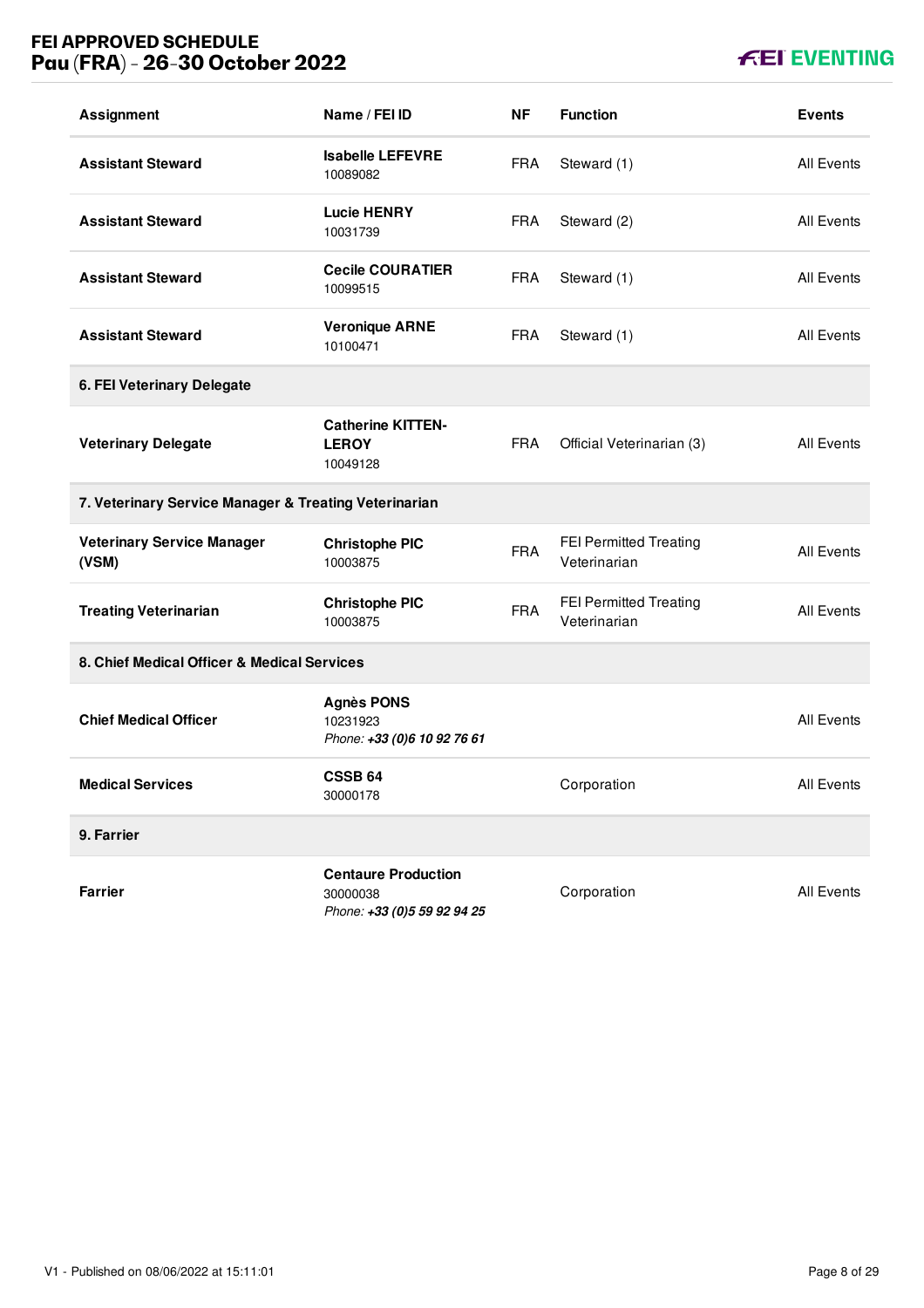

# <span id="page-9-0"></span>**VI. INVITATIONS**

#### <span id="page-9-1"></span>**1. GENERAL**

| <b>Invited NFs</b>                         | Unlimited                                                                                                                                                                    |
|--------------------------------------------|------------------------------------------------------------------------------------------------------------------------------------------------------------------------------|
| Number of athletes from the host<br>nation | Unlimited                                                                                                                                                                    |
| Number of athletes per NF                  | Unlimited                                                                                                                                                                    |
| Maximum number of horses per<br>athlete    | Unlimited                                                                                                                                                                    |
| Ballot procedure in case of                | Number of entries: 80 maximum                                                                                                                                                |
| excessive entries                          | In case of excessive entries:                                                                                                                                                |
|                                            | 1. The OC will reduce the number of horses per rider to 2 max.<br>2. 45 places will be reserved for foreign riders following the FEI World<br>Eventing Athlete Ranking List. |

Athletes are invited by the Organiser through their National Federation. One (1) groom per athlete.

## <span id="page-9-2"></span>**2. ENTRY RIGHTS TO SHOWGROUNDS / ACCREDITED PERSONS**

Entry right to the stable area according to FEI Veterinary Regulations Articles 1008-1009

## **NUMBER OF ACCREDITED PERSONS**

| <b>Athlete</b> |                                                                                                                                                                                                                                                               |
|----------------|---------------------------------------------------------------------------------------------------------------------------------------------------------------------------------------------------------------------------------------------------------------|
| <b>Partner</b> |                                                                                                                                                                                                                                                               |
| Groom          |                                                                                                                                                                                                                                                               |
| Horse owner    | 2 accreditations per horse acc. to FEI Passport<br>When a horse has more than two owners, the OC will increase the number of accreditations if<br>the rider presents at the stables office a certifying document (or a copy) proving the number of<br>owners. |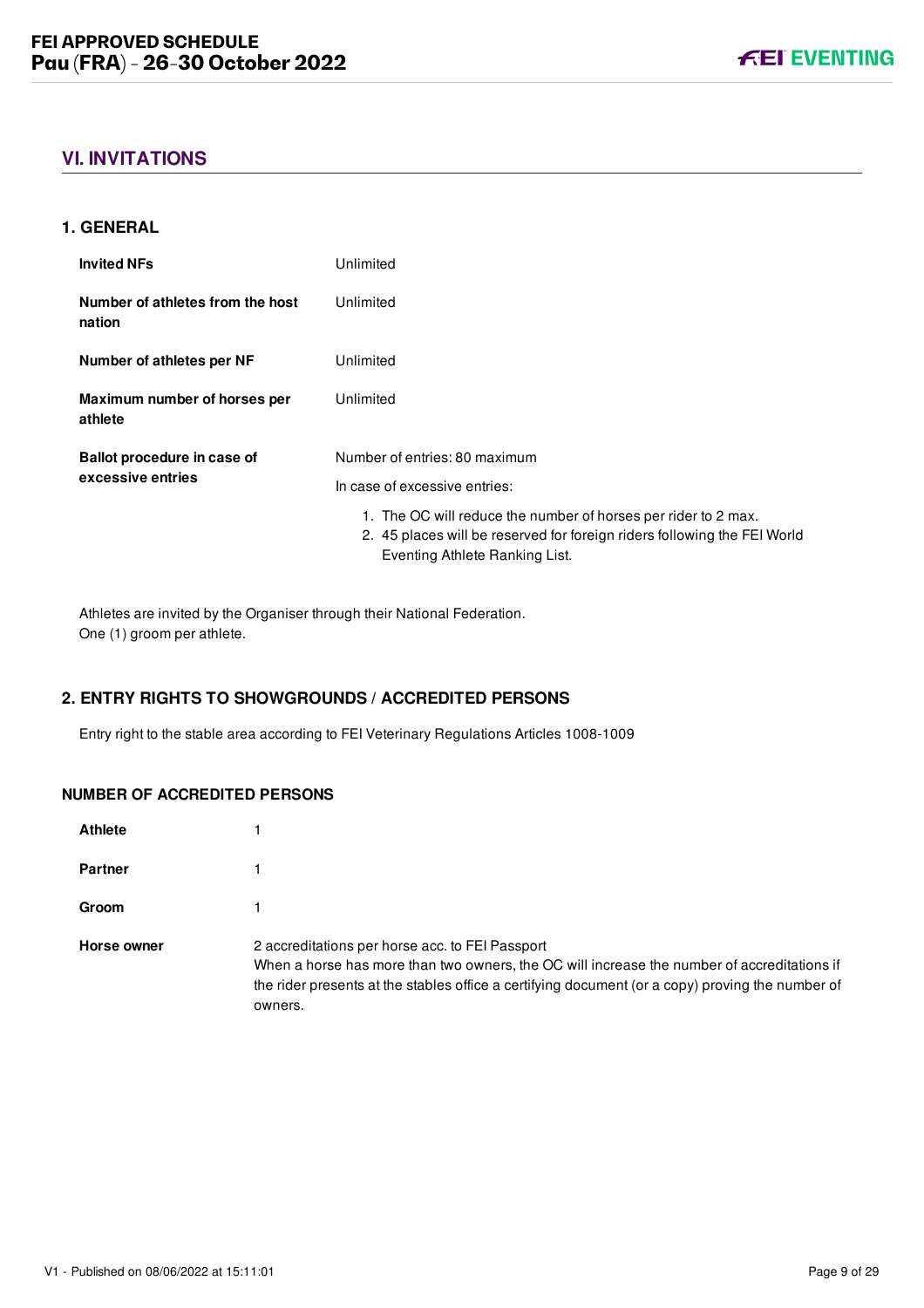# <span id="page-10-0"></span>**VII. ENTRIES**

## **IMPORTANT**

- Entries must be made through the FEI Entry System for all categories of this Event ([https://entry.fei.org\)](https://entry.fei.org);
- Additional documentation can be found at: <https://inside.fei.org/fei/your-role/it-services/fei-entry-system>
- All Athletes and Horses participating in any International Competition must be registered with the FEI;
- Athletes and/or Horses present at the Event without having been entered through the FEI's Online Entry System will automatically be disqualified unless compelling circumstances warrant otherwise.

# <span id="page-10-1"></span>**1. ENTRY DATES AND ENTRY FEES**

Entries have to be in accordance with Art. 509 of the FEI Eventing Rules, 25th edition, effective 1st January 2020, updates effective 1st January 2022.

#### **Deadlines for entries**

| Closing date for<br>definite entries: | CCI5*-L04/10/2022         |
|---------------------------------------|---------------------------|
| Last date for<br>substitutions:       | <b>CCI5*-L</b> 17/10/2022 |

#### **Fees for horses**

| Entry fee per horse    |                                                                                                                                                                                                                      |
|------------------------|----------------------------------------------------------------------------------------------------------------------------------------------------------------------------------------------------------------------|
| CCI5*-L                | 527.5 EUR incl. VAT (5.5%)                                                                                                                                                                                           |
| <b>EADCMP</b> Fee      | Lower Level Events (CIMs) CHF 18 per horse per event (For definition of CIMs see Appendix E of the FEI General Regulations)<br>Higher Level Events CHF 25 per horse per event (All other events not defined as CIMs) |
| $CCI5$ <sup>*</sup> -L | 25 CHF included in entry fee                                                                                                                                                                                         |
| Stabling fee per horse |                                                                                                                                                                                                                      |
| Not Applicable         | 1 box with first bedding included in the entry fee                                                                                                                                                                   |
| Total fee per horse    |                                                                                                                                                                                                                      |

CCI5\*-L 527.5 EUR incl. VAT

# <span id="page-10-2"></span>**2. DETAILS ENTRY PROCEDURE FEE / PAYMENT**

As an athlete, once your NF has made your entry on the FEI Entry System, please register yourself to the OC and pay your entry fee online: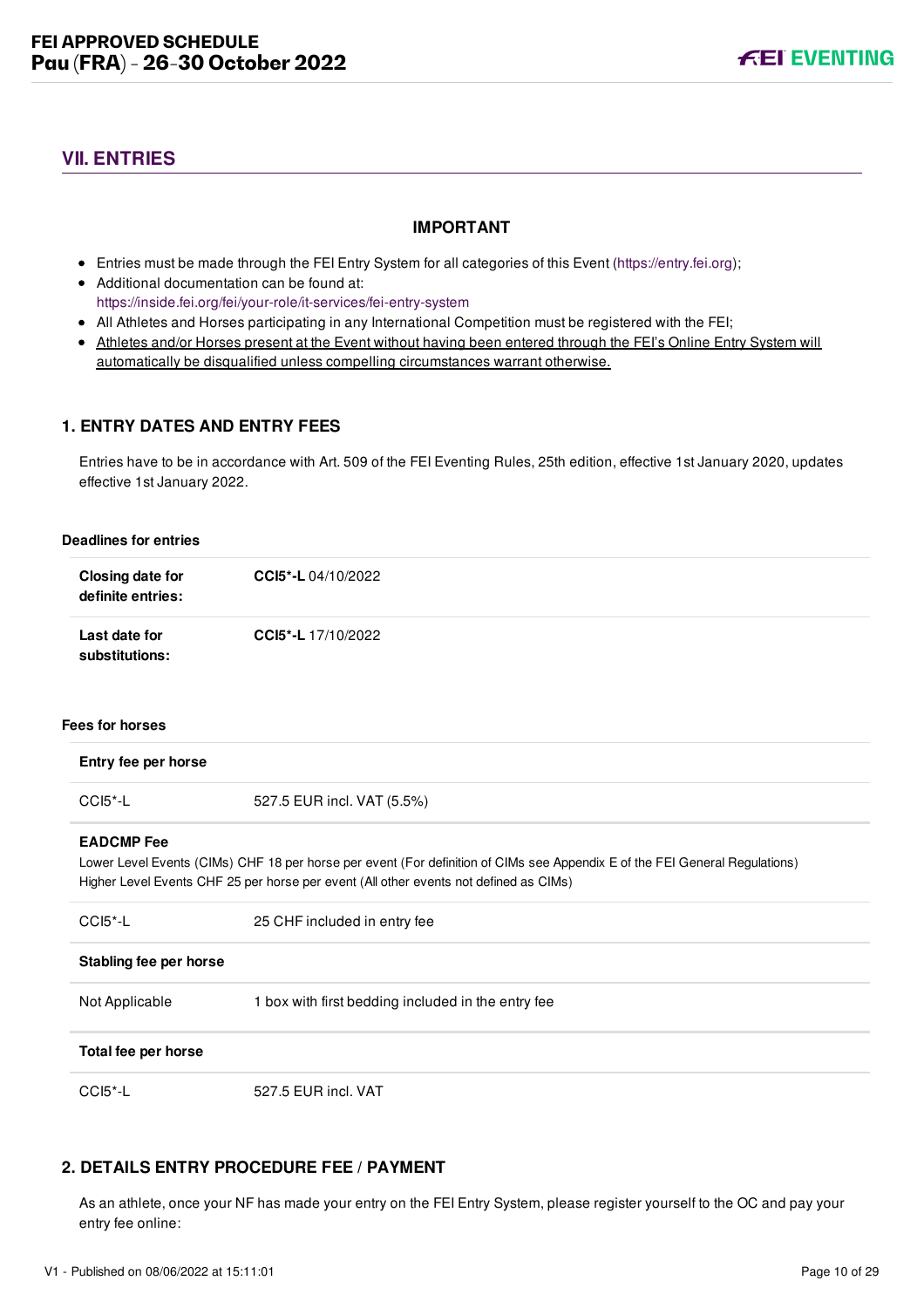#### <https://www.event-pau.com/competitors>

Entry fees have to be paid online on this website or by bank transfer: IBAN FR76 1690 6000 1587 0026 6842 296

For any question, please contact [engagements@centaure-events.com](mailto:engagements@centaure-events.com) / +33 (0)5 59 92 94 25

# <span id="page-11-0"></span>**3. OTHER FEES**

All other fees must be listed hereunder with the details of the amounts to be charged and approved by the FEI. Only fees approved by the FEI and listed in the approved Schedule can be charged by the OC.

| Electricity for boxes<br>(upon request) | Included in the entry fee                                                                 |
|-----------------------------------------|-------------------------------------------------------------------------------------------|
| Manure disposal                         | Included in the entry fee                                                                 |
| Hay                                     | 15 EUR per bale incl. VAT (5.5%)                                                          |
| Straw                                   | 6 EUR per bale incl. VAT (5.5%)                                                           |
| Shavings                                | 15 EUR per bale incl. VAT (20%)                                                           |
| Sanitary facilities                     | Included in the entry fee                                                                 |
| Lorry / Caravan area                    |                                                                                           |
| Parking price                           | One parking space per rider (one lived-in horsebox or caravan) included in the entry fee. |
| Power supply                            | One electrical connection per rider included in the entry fee.                            |
| Water supply                            | Included in the entry fee.                                                                |
|                                         | All aforementioned amounts include VAT, if applicable                                     |

VAT number of the Organiser: 79 794 712 745

#### <span id="page-11-1"></span>**4. NO-SHOWS AND LATE WITHDRAWALS**

In the case of withdrawals after the date of definite entries or no-shows the athlete or the respective NF will be held liable to reimburse the OC for the actual financial loss incurred by the OC (i.e. stabling and hotel expenses) as a result of the late withdrawal or no-show.

- **Amount charged** Withdrawals received before the closing of entries (04/10/2022) will receive entire refund of entry fees.
	- Withdrawals received between the closing date of entries and the 12/10/2022 will receive half refund of entry fees if a medical or veterinary certificate is received no later than 13/10/2022.
	- Withdrawals received after 12/10/2022 will not be refunded.

**Refund procedure** Bank transfer only.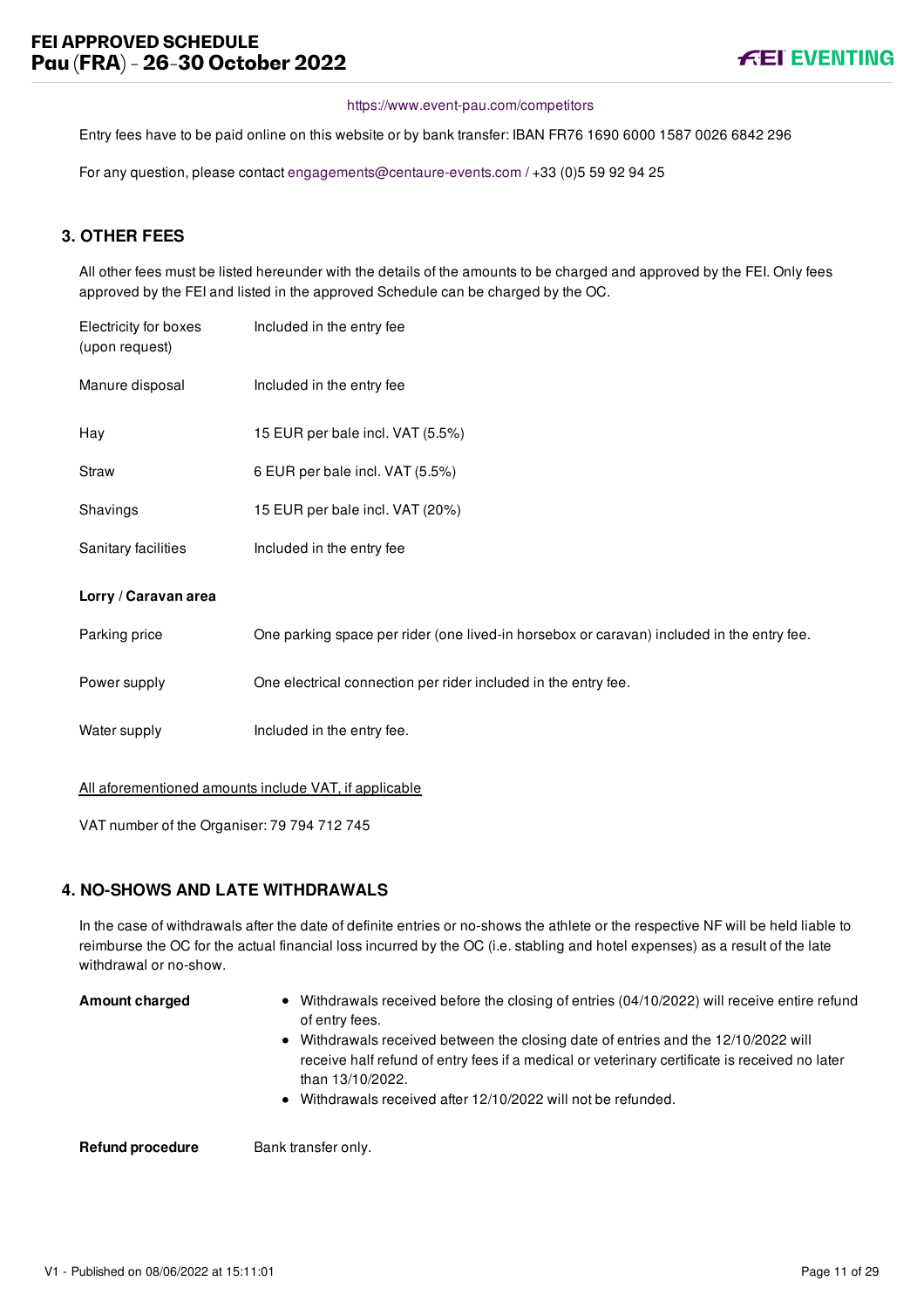# <span id="page-12-0"></span>**5. QUALIFICATIONS**

Entries have to be in accordance with Art. 520 and 521 of the FEI Eventing Rules, 25th edition, effective 1st January 2020, updates effective 1st January 2022.

The eligibility to compete will be determined by a combination of the following:

- The level of the Athlete category (National, D, C, B, A) (Art.519)
- The achievement of a number of Minimum Eligibility Requirements according to the eligibility matrix of requirements (Art. 520)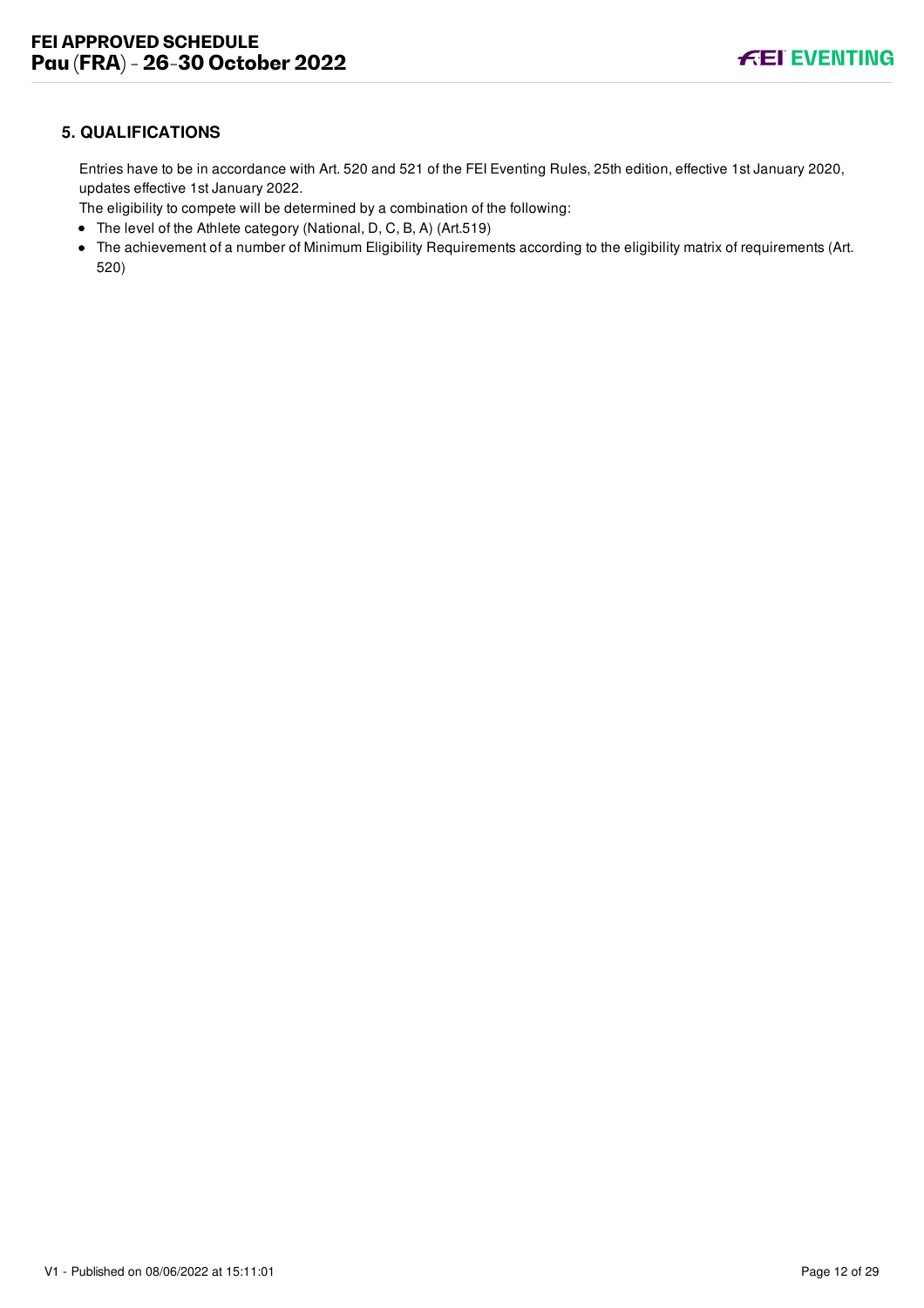# <span id="page-13-0"></span>**VIII. TIMETABLE**

| $CCI5$ <sup>*</sup> -L                                                     | Day       | Date       | <b>Time</b>        |
|----------------------------------------------------------------------------|-----------|------------|--------------------|
| <b>Opening of stables</b>                                                  | Monday    | 24/10/2022 | 09:00              |
| Vet examination on arrival                                                 | Monday    | 24/10/2022 | 09:00              |
| <b>Official course inspection</b>                                          | Wednesday | 26/10/2022 | 13:30              |
| <b>Declaration of starters</b>                                             | Wednesday | 26/10/2022 | 17:15              |
| 1st horse inspection                                                       | Thursday  | 27/10/2022 | 10:00              |
| <b>Dressage Test - 1st Day</b><br>Dressage on 2 days (Thursday and Friday) | Thursday  | 27/10/2022 | 15:00              |
| <b>Dressage Test - 2nd Day</b>                                             | Friday    | 28/10/2022 | 09:00              |
| <b>Cross-Country Test</b>                                                  | Saturday  | 29/10/2022 | 13:30              |
| 2nd horse inspection                                                       | Sunday    | 30/10/2022 | 12:30              |
| <b>Jumping Test</b>                                                        | Sunday    | 30/10/2022 | 14:30              |
| Prize-giving                                                               | Sunday    | 30/10/2022 | After Jumping Test |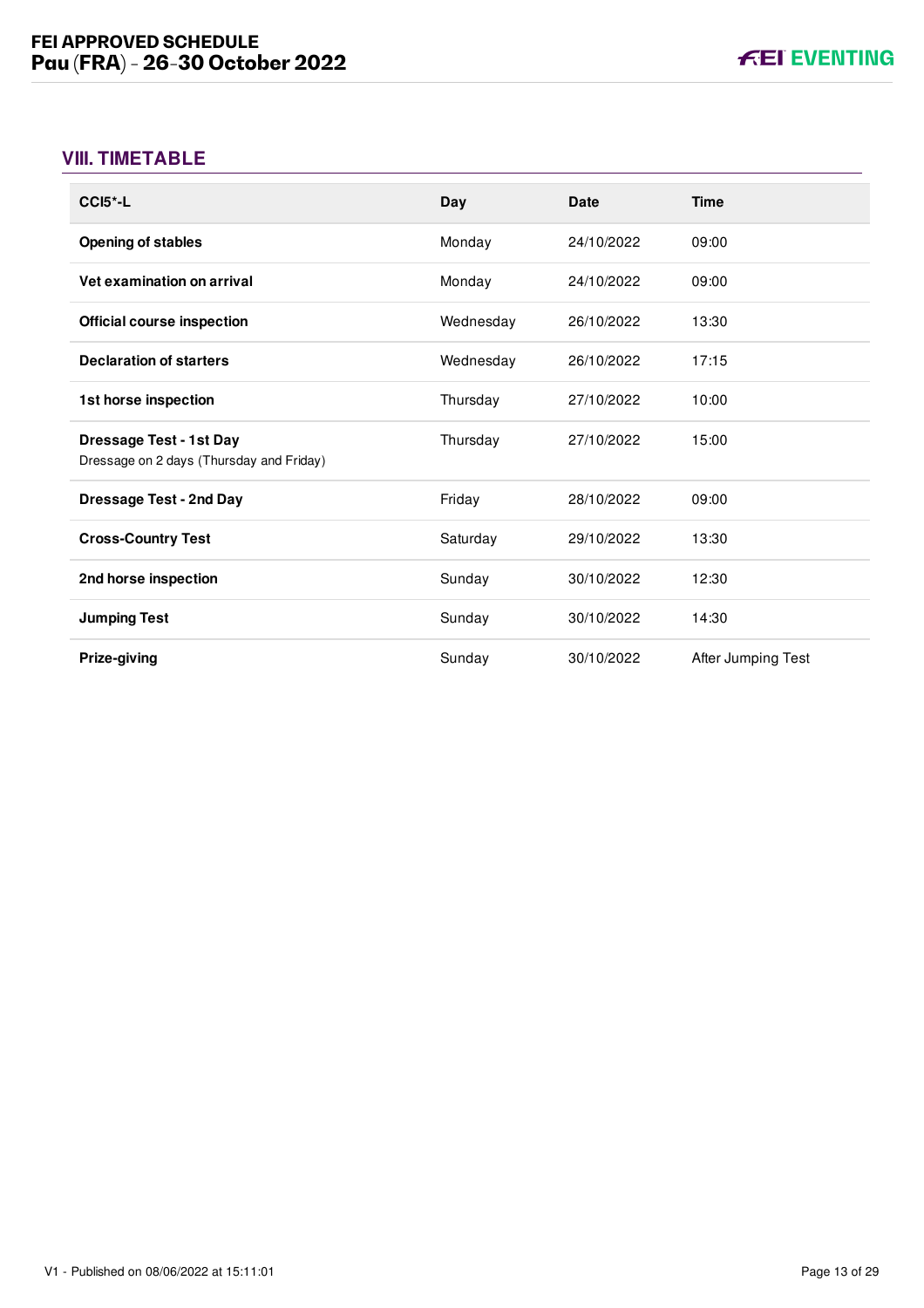# <span id="page-14-0"></span>**IX. COMPETITIONS**

**These competitions will be in accordance with the FEI Eventing Rules and its Annexes, 25th edition, effective 1st January 2020, updates effective 1st January 2022.**

## <span id="page-14-1"></span>**CCI5\*-L**

#### **TECHNICAL CONDITIONS**

| <b>DRESSAGE TEST</b><br>CCI5*-L     | CCI5*B                  |                     |
|-------------------------------------|-------------------------|---------------------|
| <b>CROSS-COUNTRY</b><br><b>TEST</b> | Length:                 | 6800 m              |
| CCI5*-L                             | Speed:                  | 570 m/min           |
|                                     | Number of efforts:      | 45                  |
| <b>JUMPING</b>                      | Distance:               | 600 m               |
| $CCI5$ <sup>*</sup> -L              | Speed:                  | $375 \text{ m/min}$ |
|                                     | Max. number of efforts: | 16                  |
|                                     | Number of obstacles:    | 13                  |

#### **PRIZE CLASSIFICATION**

| Total amount of prize money per<br>section: | 150,000 EUR |
|---------------------------------------------|-------------|
| 1. 1st: €50,000                             |             |
| 2. 2nd: €30,000                             |             |
| 3. 3d: €20,000                              |             |
| 4. 4th: €15,000                             |             |
| 5. 5th: €10,000                             |             |
| 6. 6th: €6,000                              |             |
| 7. 7th: €5,000                              |             |
| 8. 8th: €3,000                              |             |
| 9. 9th: €2,000                              |             |
| 10. 10th: €2,000                            |             |
| 11. 11th: €2,000                            |             |
| 12. 12th: €1,000                            |             |
| 13. 13th: €1,000                            |             |
| 14. 14th: €1,000                            |             |
| 15. 15th: €1,000                            |             |
| 16. 16th: €1,000                            |             |
|                                             |             |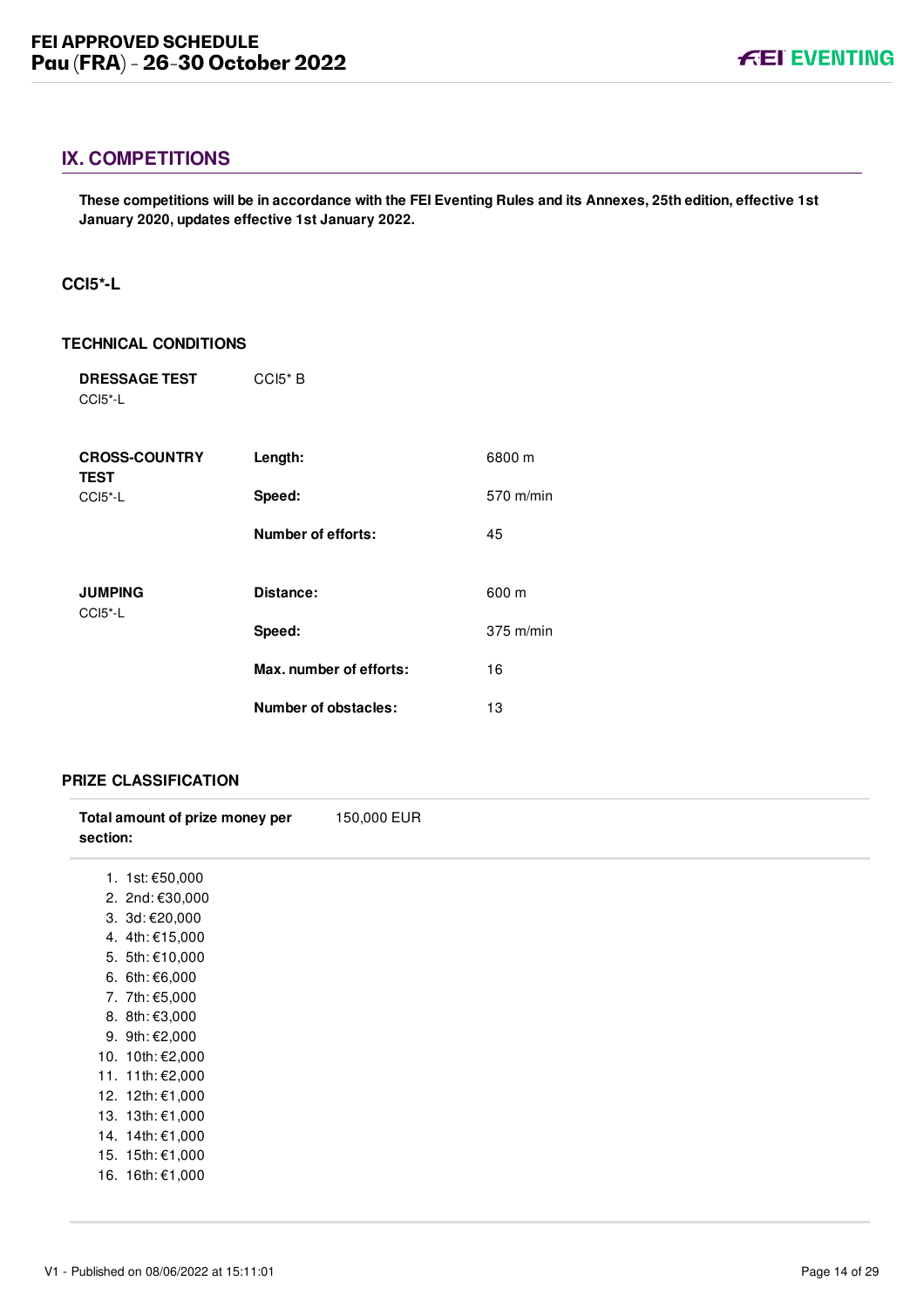

Prize money won by foreign athletes will be subject to 15% tax.

#### **Other details on prize money distribution**

Payment will be made by bank transfer only, within 14 days after receiving athletes' bank information.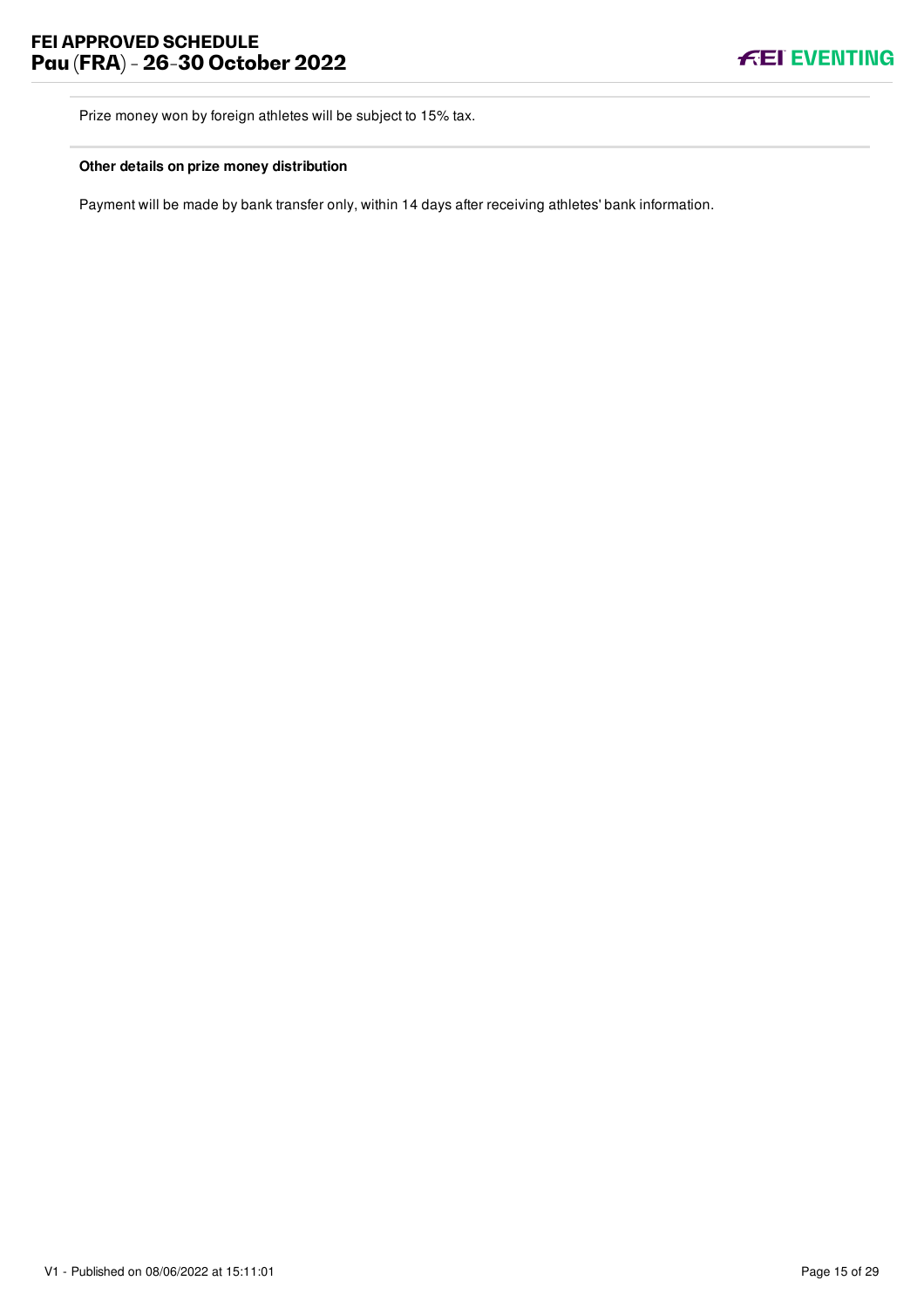

### <span id="page-16-0"></span>**PRIZE MONEY SUMMARY**

| Category | Amount                         |  |
|----------|--------------------------------|--|
| CCI5*-L  | 150,000.00 EUR                 |  |
|          | <b>Total</b><br>150,000.00 EUR |  |

#### **IMPORTANT**

**The total amount of prize money shown for each Competition in the schedule must be distributed. (FEI General Regulations articles 127 and 128)**

The value of the **1st prize must not exceed 1/3 of the total prize money** distributed for the competition. The minimum number of prizes offered for each competition must be allocated on the basis of one prize for every commenced four Athletes, with a minimum of five prizes.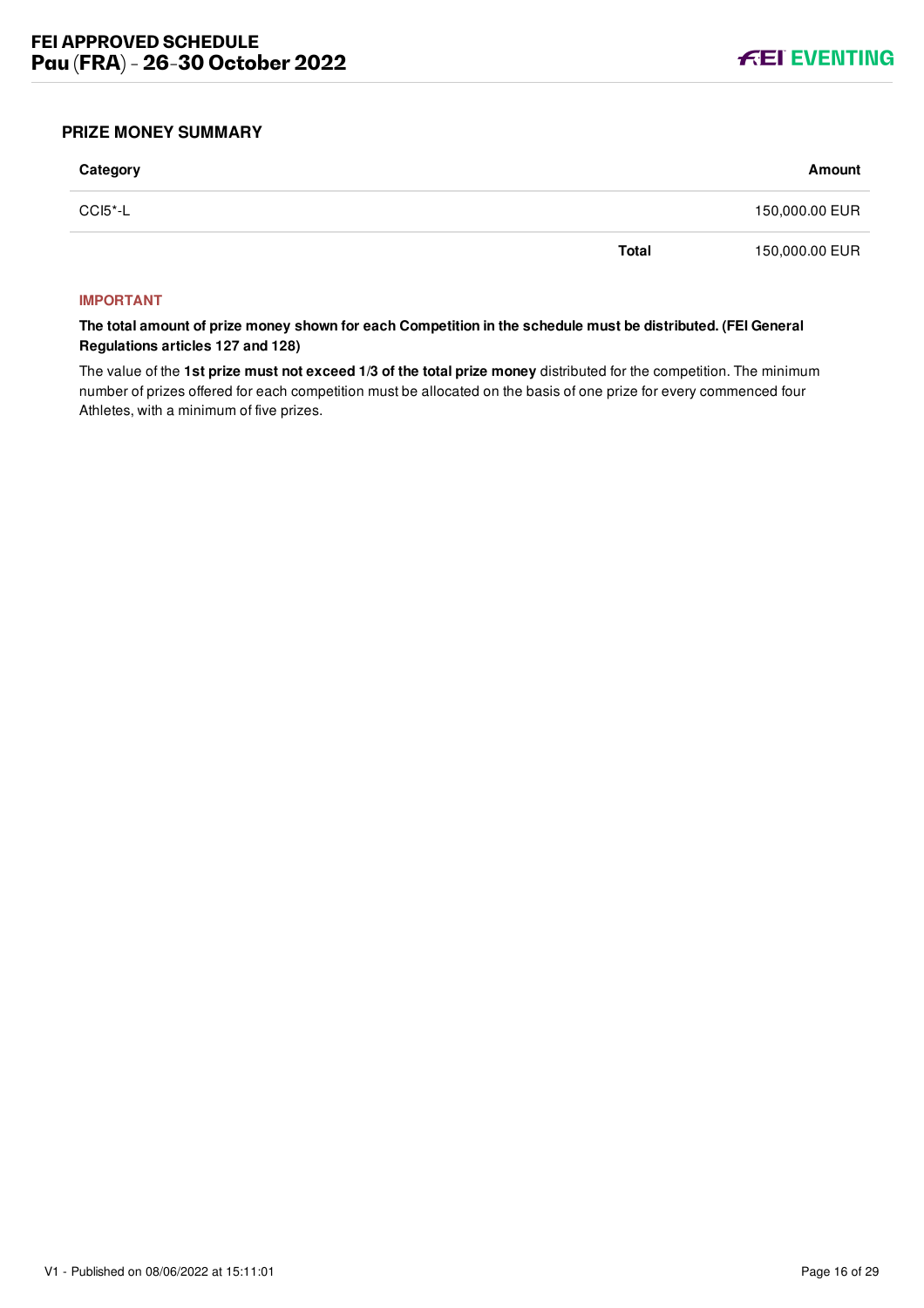# <span id="page-17-0"></span>**X. FACILITIES OFFERED**

## <span id="page-17-1"></span>**1. ATHLETES**

#### **ACCOMMODATION**

At the expense of athletes.

# **MEALS**

At the expense of **Athletes**

Meals provided from **24/10/2022** to **30/10/2022**

OC's cafeteria, restaurants and foodstands available on site (at the expense of the athlete).

#### <span id="page-17-2"></span>**2. GROOMS**

# **ACCOMMODATION**

-

# **MEALS**

Meals at the expense of **Athletes**

Meals provided from **24/10/2022** to **30/10/2022**

OC's cafeteria, restaurants and foodstands available on site (at the expense of the athlete).

If applicable, Organiser must provide proper sanitary conditions. The showering facilities should be sufficient for both male and female grooms with hot and cold water. Shower facilities as well as restrooms should at all times be in a state of cleanliness.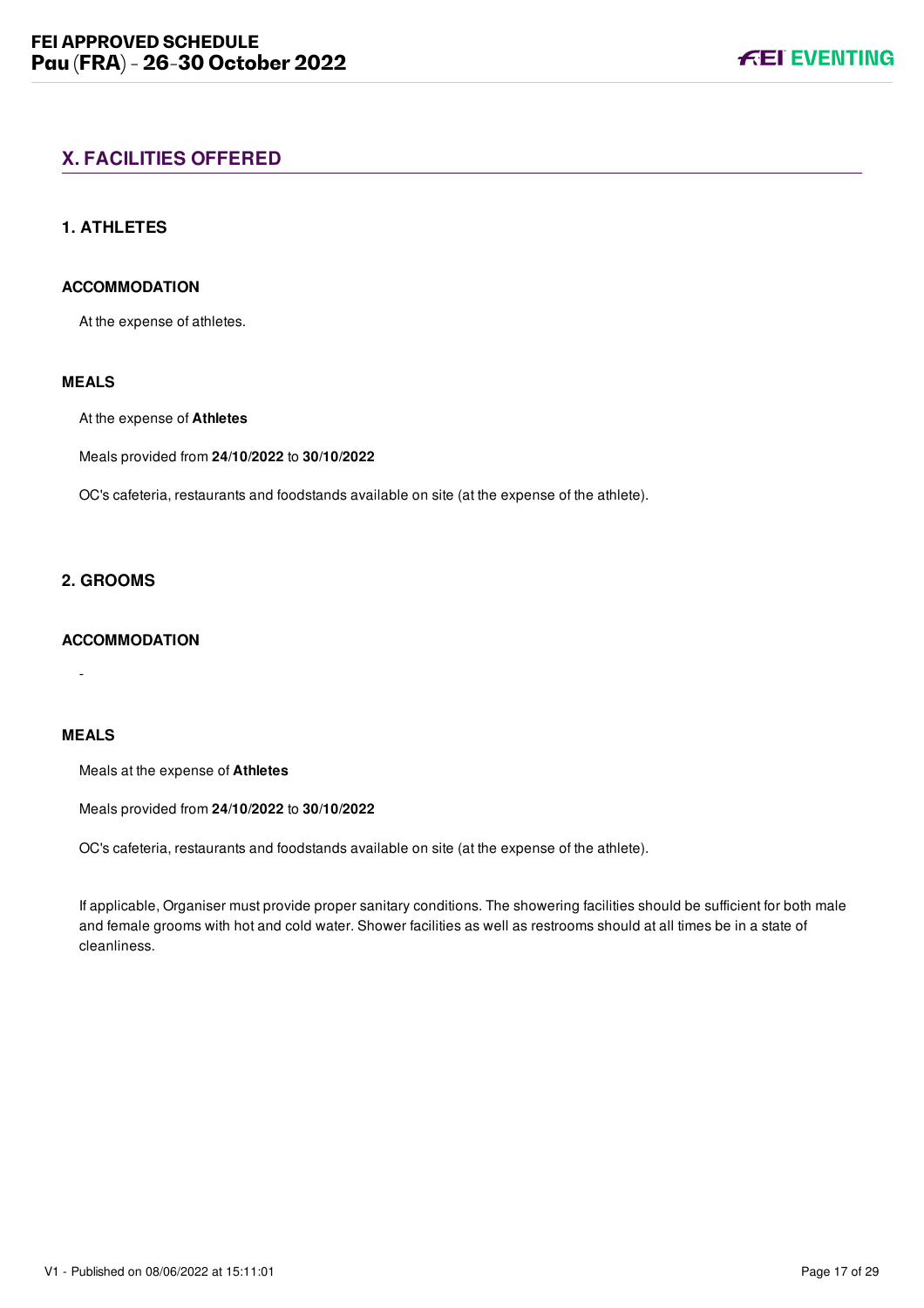# <span id="page-18-0"></span>**XI. LOGISTICAL, ADMINISTRATIVE AND TECHNICAL INFORMATION**

#### <span id="page-18-1"></span>**1. DRAWS**

No draws

# <span id="page-18-2"></span>**2. COMPETITION ARENAS**

|               | Name                            | Width $(m)$ | Length $(m)$ | Type of footing/ground |
|---------------|---------------------------------|-------------|--------------|------------------------|
| Dressage      | Carrière d'honneur (main arena) | 20          | 60           | Sand (Toubin Clément)  |
| Cross-country | Cross-country                   |             |              | Grass                  |
| Jumping       | Carrière d'honneur (main arena) | 70          | 100          | Sand (Toubin Clément)  |

## <span id="page-18-3"></span>**3. PRACTICE ARENAS**

| Name                | Width (m) | Length (m) | Type of footing/ground |
|---------------------|-----------|------------|------------------------|
| Carrière de détente | 65        | 110        | Sand                   |

# <span id="page-18-4"></span>**4. STABLES**

#### Size of boxes **4** m x **3** m

An adequate number of stables must be at least 4m x 3m to accommodate the larger Horses.

- All horses must arrive between 6:00 am and 8:00 pm (as the stables are closed between 8:00 pm and 6:00 am).
- Horses will be stabling in the permanent stabling area of the Domaine de Sers Race Training Centre. The cost is included in the entry fee.
- Beddings: all horses are on shavings. Entry fee includes first bedding. Straw available on request before the arrival of the horse.
- Bundles of hay can be bought on site, so as extra shavings or straw.
- Stable area is secured day and night by professional security guards.
- The services of a doctor, a veterinary and a farrier will be available. Athletes will be responsible for paying any charge incurred. The equine veterinary clinic Clinique de Sers (+33 (0)5 59 68 68 68) is located directly next to the venue.
- Riders may park their horseboxes or caravans in a reserved car park next to the stables. Only one space will be allowed per rider. This area is equipped with electricity, water points, shower and toilet facilities.

#### <span id="page-18-5"></span>**5. SCORING/TIMING PROVIDER**

The FEI may require to be provided with real time results data feed of your event according to FEI requirements; in this case, you and your provider will be informed accordingly.

The Scoring and Timing of the Event will be performed by the following provider: (The list of certified Service Providers is available here: [https://inside.fei.org/fei/your-role/it-services/it-providers/list\)](https://inside.fei.org/fei/your-role/it-services/it-providers/list)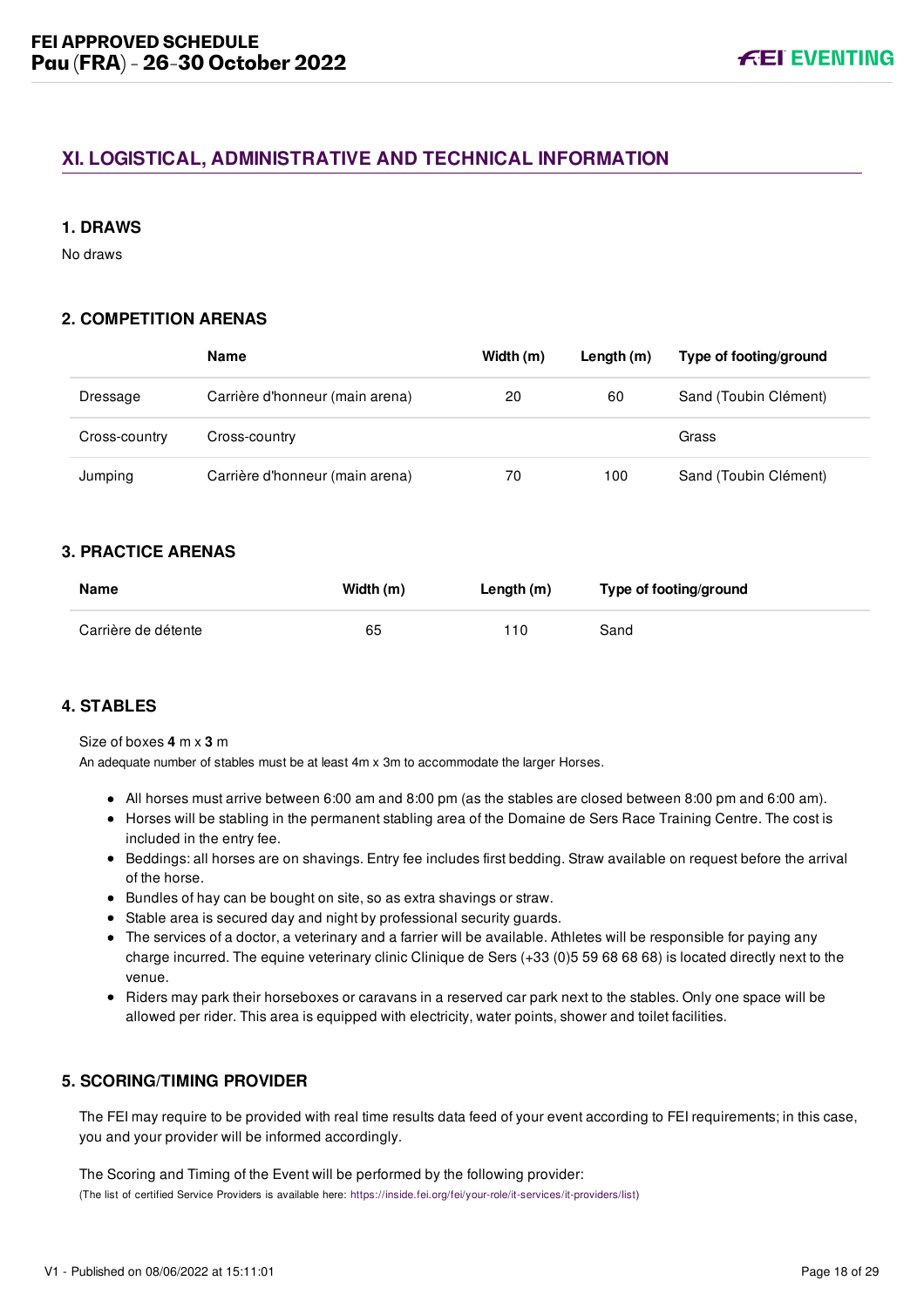# **FEI APPROVED SCHEDULE Pau (FRA) - 26-30 October 2022**



| Name of the company:     | <b>World Sport Timing</b> |                     |
|--------------------------|---------------------------|---------------------|
| Contact person at event: | Name:                     | MartinPEREAL        |
|                          | <b>FEI ID Number:</b>     | 10023207            |
|                          | <b>Contact email:</b>     | martin@wstiming.com |
|                          |                           |                     |

### <span id="page-19-0"></span>**6. OTHER TECHNOLOGY/SERVICE PROVIDER(S)**

Will you use other technology/service provider(s) at your Event? **No**

#### <span id="page-19-1"></span>**7. PRIZE-GIVING CEREMONY**

The owner of the winning horse/pony is invited to the prize-giving ceremony: **Yes** The athletes required to present themselves for the prize-giving ceremony of each competition are: **8** Athletes riding their horses: **Yes**

Grooms should also attend the prize-giving ceremony with the riders.

#### <span id="page-19-2"></span>**8. ADVERTISING ON ATHLETES AND HORSES**

At CI events, and all competitions except for the Nations Cup, athletes are authorised to carry the logo of their personal sponsor in accordance with article 541 of the FEI Eventing Rules.

The Chief Steward will check that the advertising on athletes and horses complies with these Articles.

#### <span id="page-19-3"></span>**9. TICKETING**

Are you selling tickets for spectators to attend your event? **Yes**

**Name of your ticketing provider:** Festik

**Web address to buy tickets:** [www.event-pau.fr](file:///home/deployer/api-schedules/production/releases/48/symfony/public/www.event-pau.fr)

#### <span id="page-19-4"></span>**10. BETTING**

Betting will be authorised by the Organiser: **No**

## <span id="page-19-5"></span>**11. TRANSPORT REIMBURSEMENT HORSES/PONIES**

#### <span id="page-19-6"></span>**12. WELCOME**

The time and date of arrival of athletes, horses and their means of transport must be given to the Organiser in order to facilitate their arrival.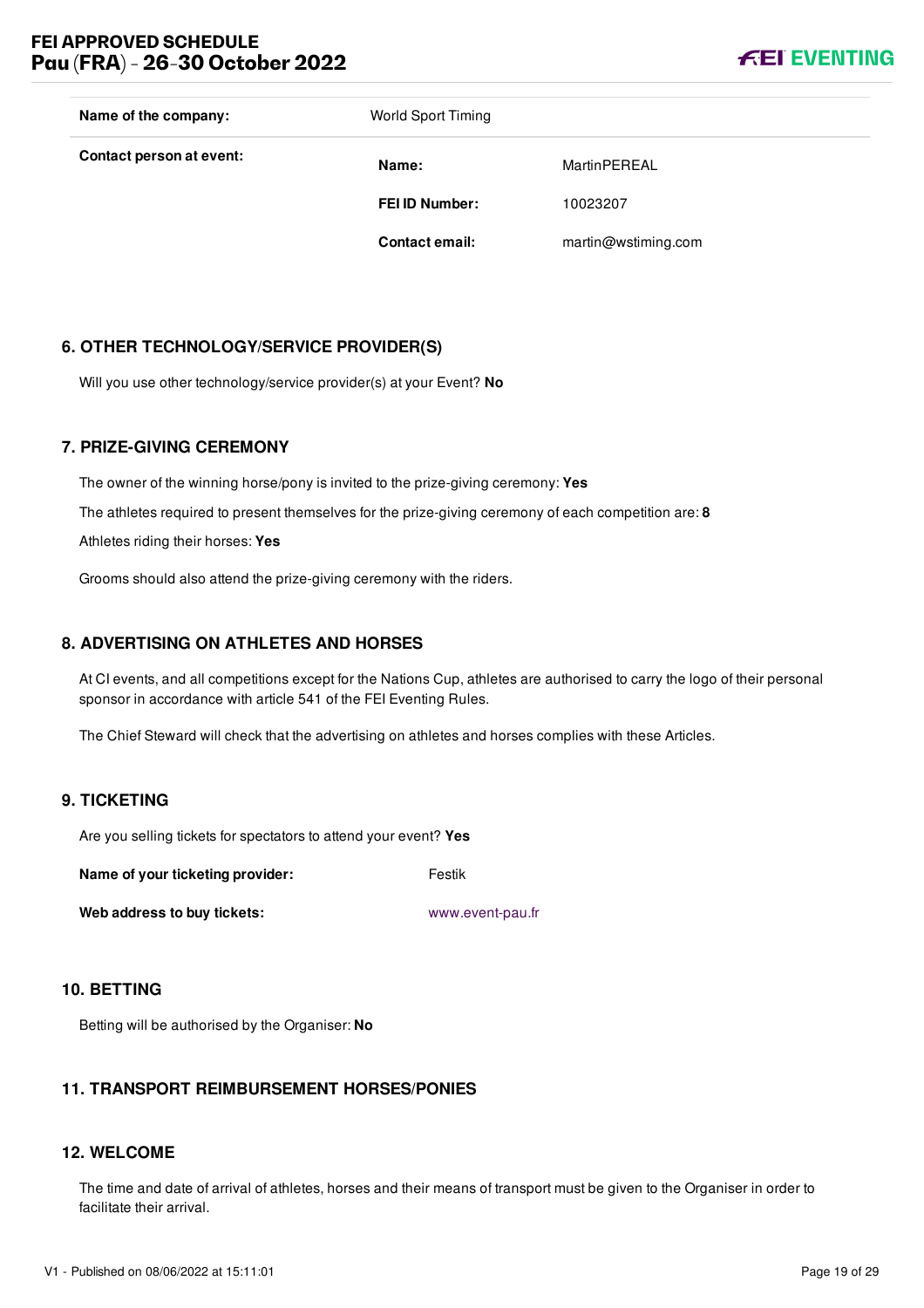# **FEI APPROVED SCHEDULE Pau (FRA) - 26-30 October 2022**



All competitors must ensure that their horses arrive during the Stable Office opening times (between 6:00 am and 8:00 pm) and inform the OC before the event of the date and time of arrival.

Stables will open on Monday, 24th October, 9:00 am.

Riders meeting with the OC on Wednesday, 26th October (19:00, time to be confirmed).

## <span id="page-20-0"></span>**13. LOCAL TRANSPORTATION & ARRANGEMENTS FROM HOTEL TO SHOWGROUNDS**

Walking distance: **Not applicable**

Organiser shuttle service available: **Not applicable**

Public transport available: **Yes, paid by the athlete**

Approximate cost per round trip: **2 EUR**

## <span id="page-20-1"></span>**14. LORRY / CARAVAN FACILITIES**

Lorry or caravan can be parked close to the stables: **Yes**

- Only ONE lived-in horsebox OR caravan will be allowed per rider
- Horse owner's vehicles are not accepted to the competitors car park

# <span id="page-20-2"></span>**15. SUSTAINABILITY**

Please consider the environment when organising an FEI Event. Please find useful information on FEI Sustainability here: <http://inside.fei.org/fei/your-role/organisers/handbook>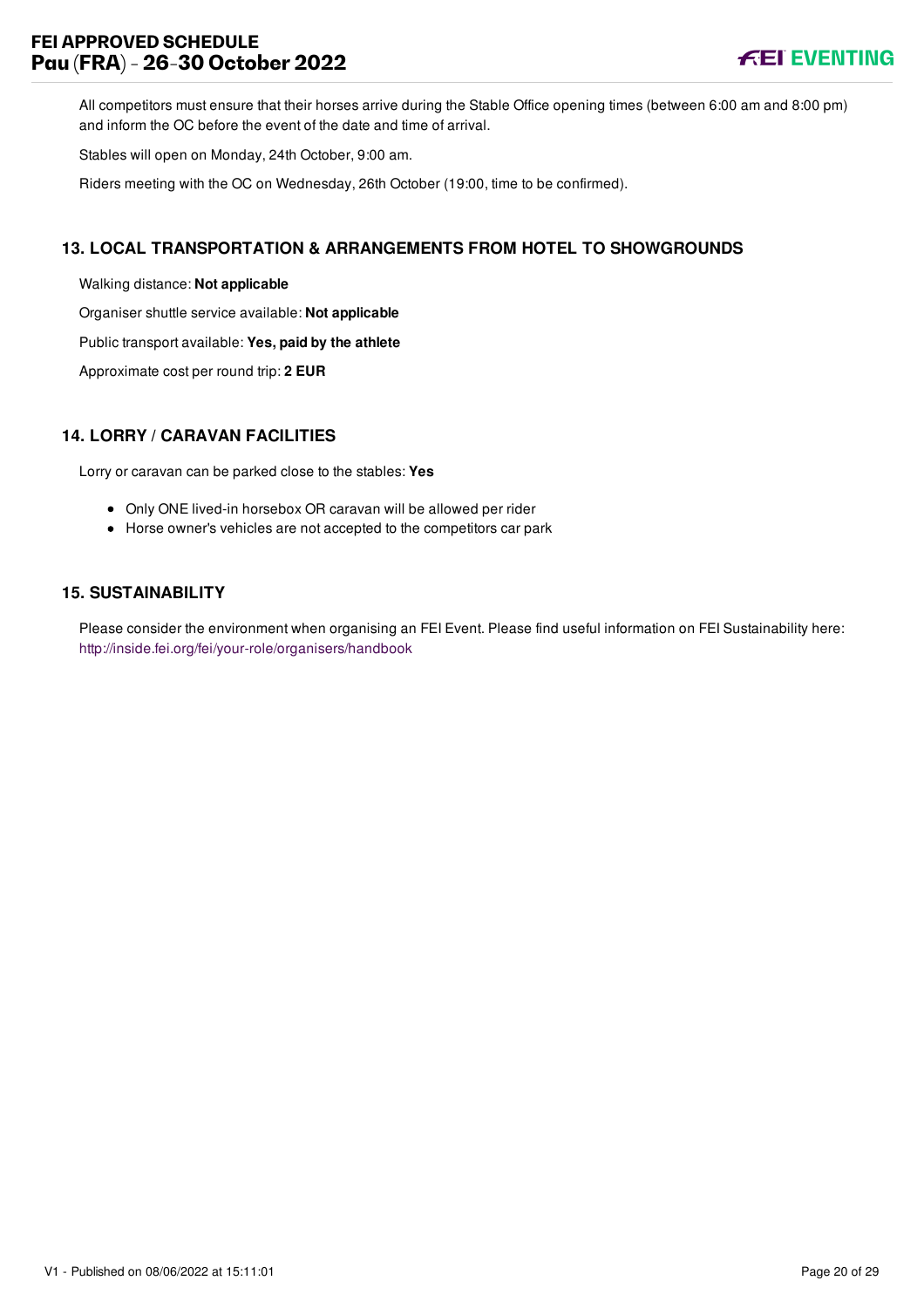# <span id="page-21-0"></span>**XII. VETERINARY MATTERS**

#### <span id="page-21-1"></span>**1. CUSTOMS FORMALITIES**

Contact details for Customs Formalities:

| Name:                 | DDPP des Pyrénées Atlantiques         |
|-----------------------|---------------------------------------|
| Address:              | 2 rue Pierre Bonnard 64010 Pau France |
| Phone:                | +33 (0) 547 41 33 80                  |
| Fax:                  |                                       |
| Email:                | ddpp@pyrenees-atlantiques.gouv.fr     |
| <b>Opening hours:</b> |                                       |

# <span id="page-21-2"></span>**2. HEALTH REQUIREMENTS**

#### **GENERAL**

In accordance with the FEI Code of Conduct for the Welfare of the Horse it is imperative that all Horses at FEI Events are physically fit and free from infectious disease before being allowed to compete.

#### **ENTRY OF HORSES**

#### **Required health tests and vaccinations**

All vaccinations required by FEI regulation + equine herpes virus vaccination mandatory.

**Quarantine period**

-

-

-

**Specimen Import Licence applied**

# <span id="page-21-3"></span>**3. NATIONAL REQUIREMENTS**

<span id="page-21-4"></span>**4. PONIES**

FEI Veterinary Regulations, Chapter IX: For all Pony Events, Ponies must be available for Pony Measurement if requested by the FEI.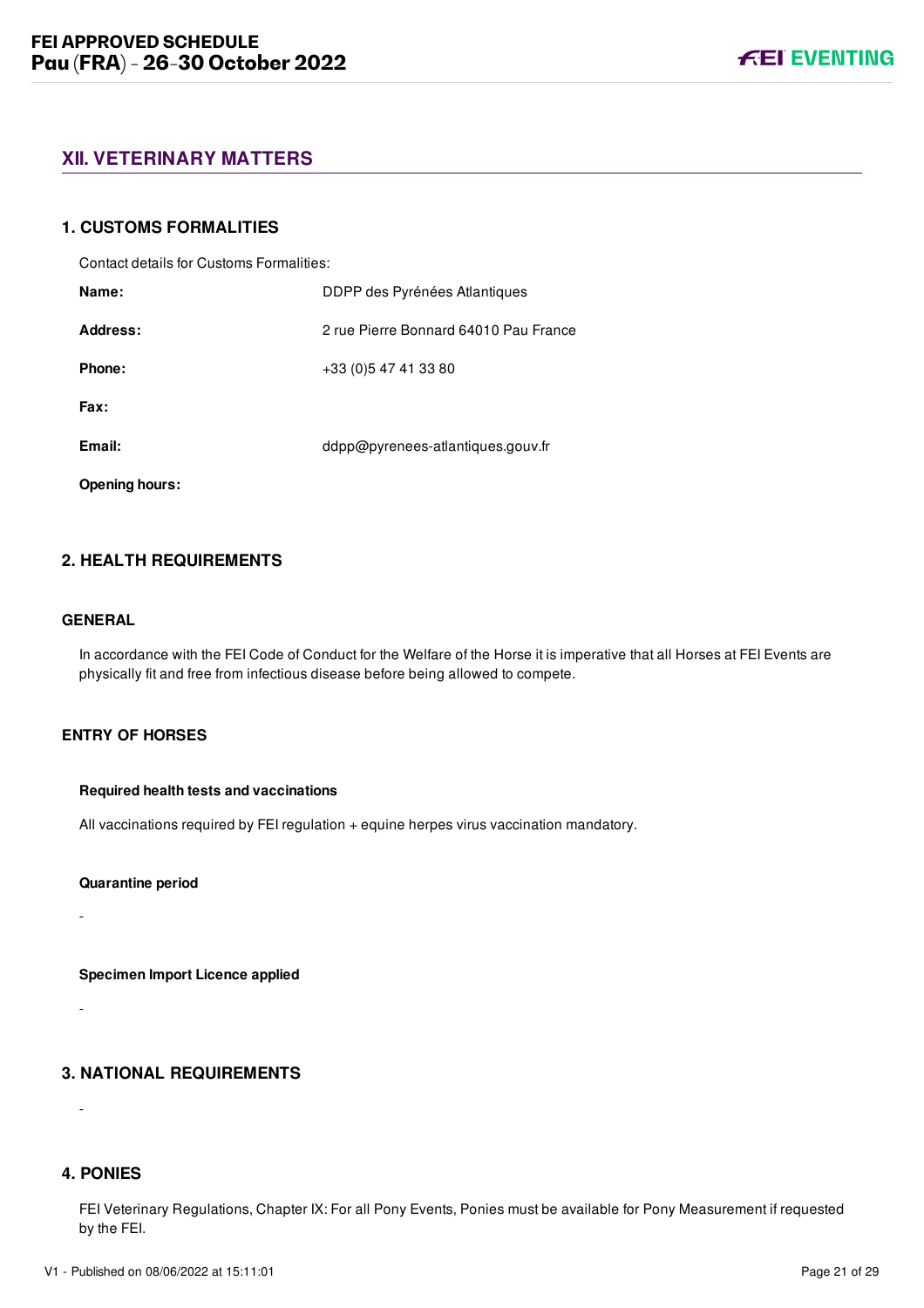# <span id="page-22-0"></span>**5. INJURY SURVEILLANCE**

FEI Veterinary Regulations Chapter VIII: Horses participating in FEI Events are subject to injury surveillance protocols; and in the event of fatality, a post mortem examination.

#### <span id="page-22-1"></span>**6. TRANSPORT OF HORSES**

Horses must be fit to travel and be transported in suitable vehicles for the transport of horses. Any government requirements for disease testing and control must be requested well in advance, to ensure that the horse is in compliance by the time of arrival at the border of the country where the Event is taking place. Athletes, or their representatives, have the responsibility to comply with national legislation in both their country of origin and the host nation of the Event. Where necessary athletes must contact local government authorities or veterinary advisors for information regarding animal health requirements and transport legislation. Within the European Union (EU), this includes EU Council Regulation (EC) No 1/2005 concerning the protection of animals during transport within the Member States of the EU.

# <span id="page-22-2"></span>**7. VENUE ARRIVAL INFORMATION & FITNESS TO COMPETE**

#### <span id="page-22-3"></span>**7.1 PASSPORTS (FEI GENERAL REGULATIONS ARTICLE 137)**

For all issues relating to FEI Horse Passports/FEI Recognition Cards please contact your National Federation.All Horses competing at FEI Events must be registered with the FEI.FEI Passports or FEI Recognition Cards (for those Horses with a national passport approved by the FEI) are compulsory for FEI Events.NB: Horses entered in CIMs and in CSIP in their country of residence are not required to have an FEI Passport or FEI Recognition Card but must be properly registered with the FEI and identifiable (GRs 137.2).Athletes who do not present a Horse's Passport and/or Recognition Card, or one that is not correctly validated or fail to meet other passport requirements will be subject to Sanctions in accordance with Annex VI of the FEI Veterinary Regulations and may not be allowed to compete.NB: for Horses permanently resident in a Member State of the European Union: all Horses must have a national EU passport in compliance with EU Regulations to which a FEI Recognition card is applied. The exception to this being Horses in possession of an FEI passport which has been continually revalidated without interruption.

#### <span id="page-22-4"></span>**7.2 VACCINATIONS - EQUINE INFLUENZA (FEI VETERINARY REGULATIONS ARTICLE 1003)**

| <b>Vaccination</b> | Protocol                                                                                                                                                                | <b>Eligibility to enter venue</b>                                                                                                                      |
|--------------------|-------------------------------------------------------------------------------------------------------------------------------------------------------------------------|--------------------------------------------------------------------------------------------------------------------------------------------------------|
| Primary<br>course  | 1st Vaccination: day 0<br>2nd Vaccination: day 21-92                                                                                                                    | May compete 7 days after the 2nd Vaccination                                                                                                           |
| First booster      | Within 7 months of the 2nd<br>vaccination of the Primary Course                                                                                                         | May compete for 6 months $+21$ days after the 2nd vaccination of<br>the Primary Course<br>Must not compete in the 7 days after receiving a vaccination |
| <b>Boosters</b>    | <b>MINIMUM:</b> within one year of previous<br>booster vaccination<br><b>IF COMPETING:</b> must be in the 6<br>months $+21$ days of the booster<br>previous vaccination | Must have been vaccinated within 6 months $+21$ days before<br>arriving at the Event Must not compete in the 7 days after<br>receiving a vaccination   |

Horses competing at FEI Events must comply with the requirements for Equine Influenza vaccination in accordance with the Veterinary Regulations and as summarised below.

All FEI registered Horses intending to compete at FEI Events (including CIMs) must be vaccinated against Equine Influenza in accordance with these VRs. The exception being if the applicable domestic legislation prevents the use of Equine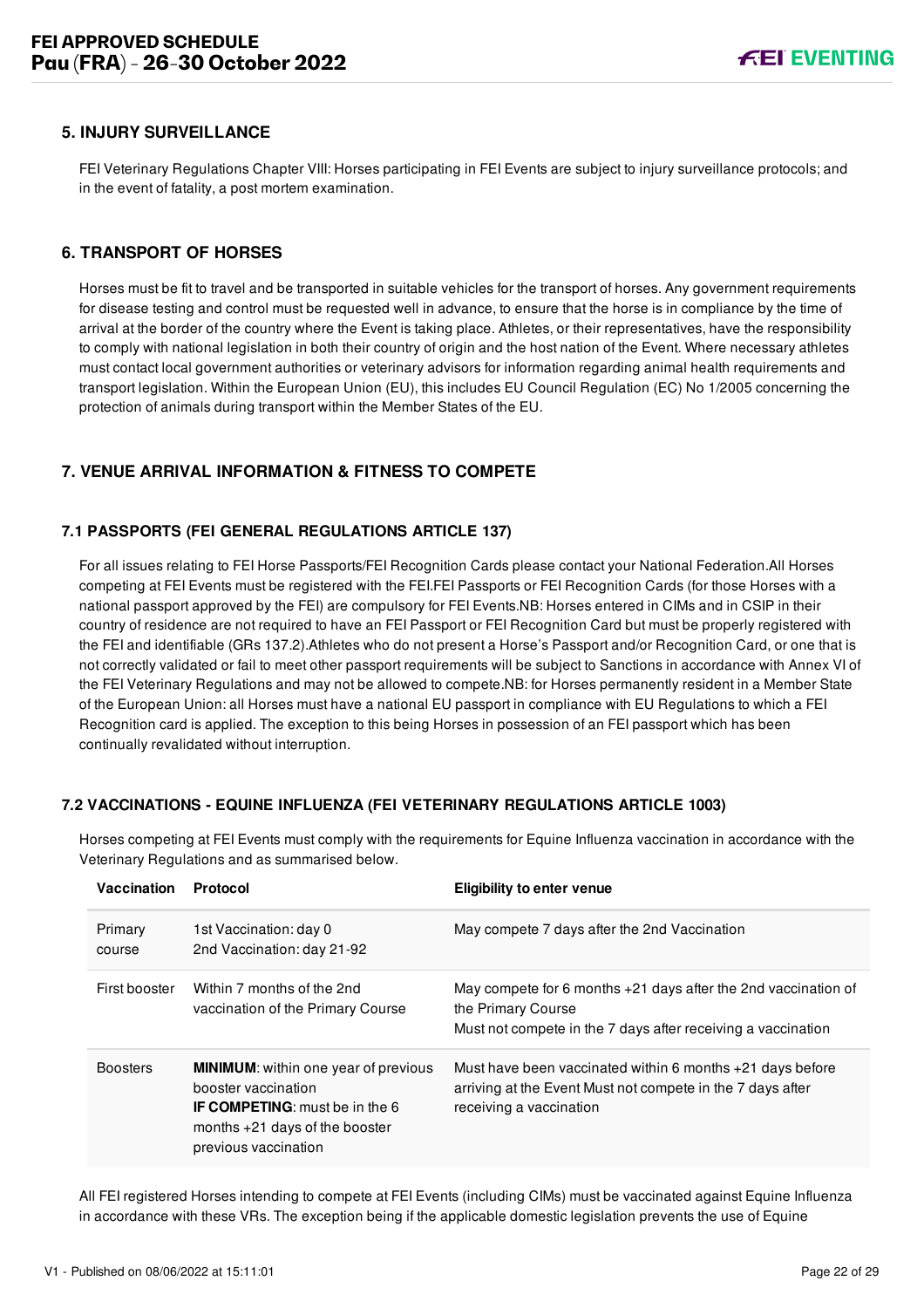

Influenza vaccines within the relevant territory.

#### <span id="page-23-0"></span>**7.3 EXAMINATION ON ARRIVAL (FEI VETERINARY REGULATIONS ARTICLE 1031)**

On arrival at an Event venue, all Horses must undergo an examination by a veterinarian to confirm their identification from their passport and micro-chip ID (where present), their vaccination status and general health. To protect all horses attending events, any Horse with a questionable health status concerning vaccination, disease or other concerns, must be stabled within the isolation facilities provided by the Organising Committee pending a decision on entering the venue. Persons Responsible must fulfil the Horse Health Requirements via the FEI HorseApp in advance of the event which will be checked at the Examination on Arrival.

#### <span id="page-23-1"></span>**7.4 HORSE INSPECTIONS (FEI VETERINARY REGULATIONS ARTICLES 1034-1042)**

All Horses will be assessed for their fitness to compete during the Horse Inspection. Any Horse demonstrating questionable fitness may be referred to the Holding Box for further veterinary examination. Horses not deemed fit to compete by the Inspection Panel will not be permitted to compete.

#### <span id="page-23-2"></span>**7.5 LIMB SENSITIVITY EXAMINATION (FEI VETERINARY REGULATIONS ARTICLE 1048-1053)**

All Horses are subject to examination under the protocol for abnormal limb sensitivity throughout the period of an Event, including, but not limited to, between rounds and before the Jump Off. Horses may be examined once or on multiple occasions during the Period of an Event.Horses may be selected for examination under the protocol randomly or they may be targeted. All Horses selected to be tested must submit promptly to the examination or are subject to immediate disqualification. There is no obligation to examine any specific number of Horses at an Event.

# <span id="page-23-3"></span>**8. EQUINE ANTI-DOPING AND CONTROLLED MEDICATION PROGRAMME (EADCMP)**

#### <span id="page-23-4"></span>**8.1 SAMPLING (FEI VETERINARY REGULATIONS CHAPTER VII)**

All horses competing at FEI Events may be subject to sampling for the presence of Prohibited Substances in accordance with the Anti-Doping and Controlled Medication Regulations (EADCMRs). Horses may be selected for sampling in accordance with obligatory testing, targeted or random sampling procedures. Refer to FEI Financial Charges for details of fees relating to Equine and Human Anti-Doping program (EADCMP), which OCs/NFs have the right to charge to the athlete (applicable for all FEI events worldwide).

#### <span id="page-23-5"></span>**8.2 ELECTIVE TESTING (FEI VETERINARY REGULATIONS ARTICLES 1057 AND 1058)**

Elective Testing may be carried out prior to an Event to check for the presence of prohibited substances. Please refer to <https://inside.fei.org/fei/cleansport/horses>for information and details.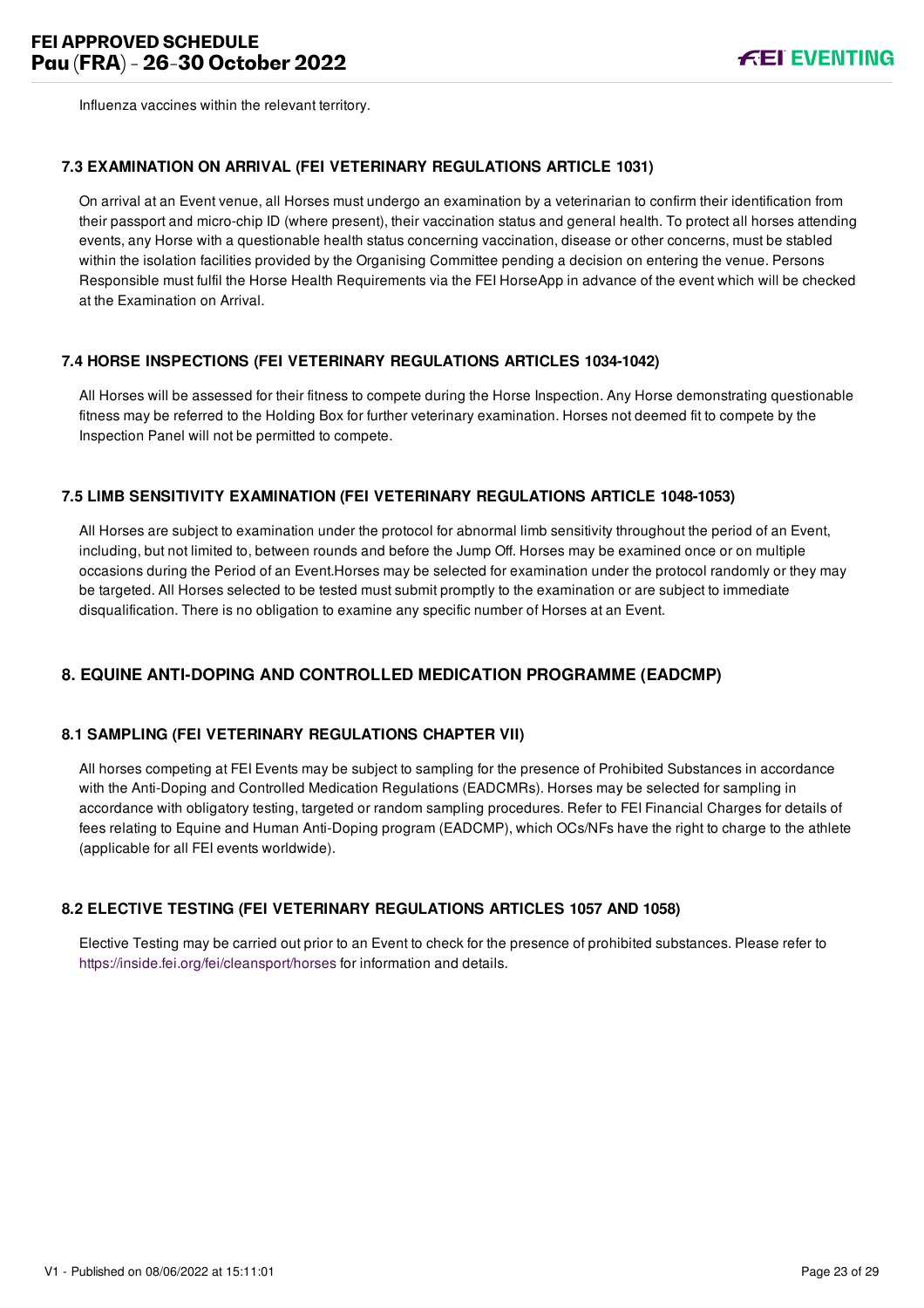# <span id="page-24-0"></span>**XIII. HUMAN ANTI-DOPING**

Athletes can be tested at any FEI Event, by the FEI or by other Anti-Doping Organisations with Testing jurisdiction. Organisers will have the responsibility to provide facilities and staff/volunteers to facilitate such Testing if requested by the FEI as outlined in article 22.3 of the FEIs' Anti-doping Rules for Human Athletes (ADRHA).

The ADRHA rules are published on the FEI's website at [http://inside.fei.org/content/anti-doping-rules.](http://inside.fei.org/content/anti-doping-rules)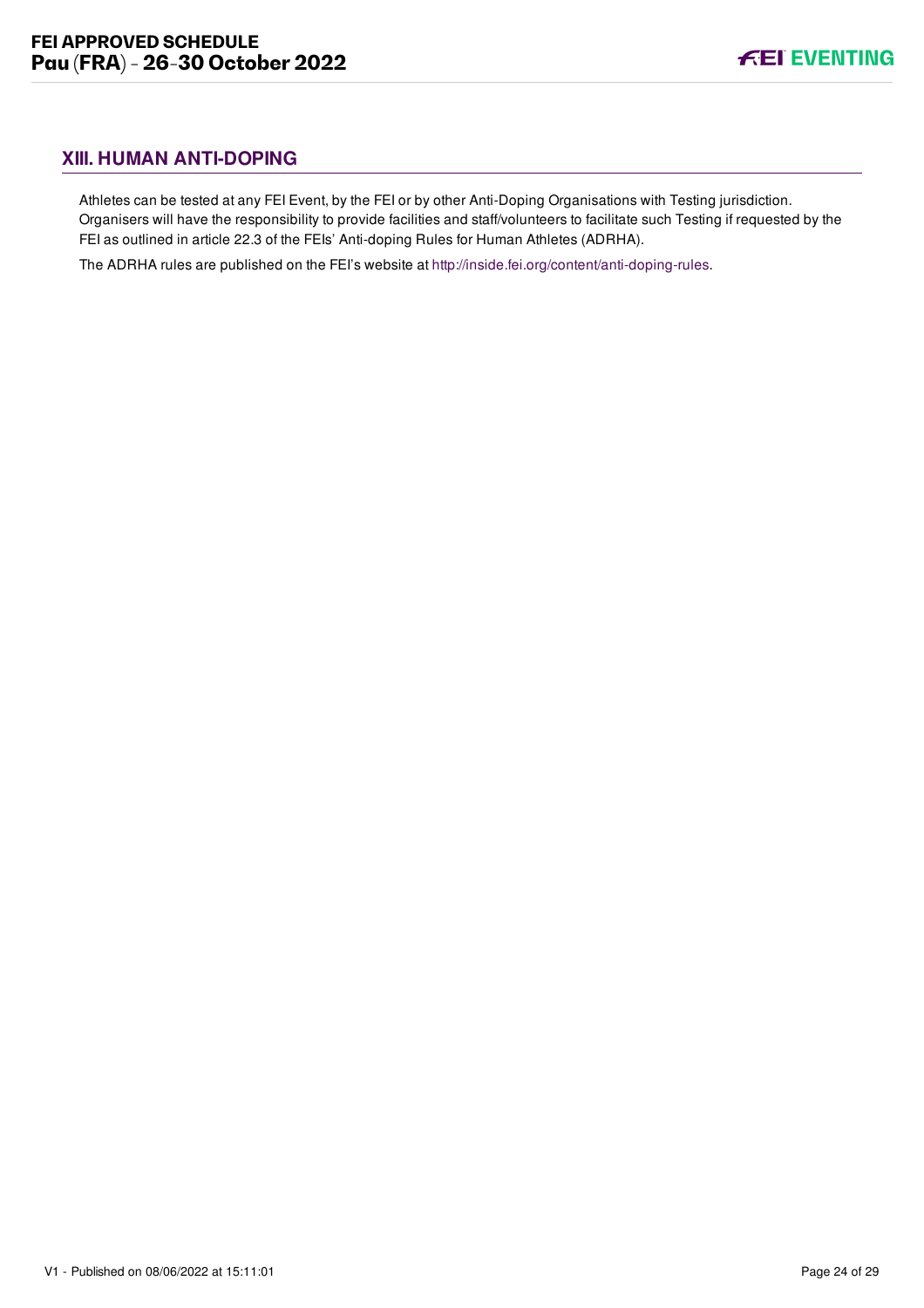# <span id="page-25-0"></span>**XIV. ADDITIONAL INFORMATION**

# <span id="page-25-1"></span>**1. THE FEI POLICY FOR ENHANCED COMPETITION SAFETY DURING THE COVID-19 PANDEMIC**

[The FEI Policy for Enhanced Competition Safety during the Covid-19 Pandemic \("Policy"\) \(https://inside.fei.org/fei/covid-](https://inside.fei.org/fei/covid-19/return-to-play/policy-tools)19/return-to-play/policy-tools) is mandatory and applies for any FEI Event taking place **as of 1 July 2020**. The Policy has been developed based on currently accepted best practices by the WHO and US Center for Disease Control (CDC) and will be continually reviewed and updated as more information becomes available. It is not intended to replace the applicable guidance and policies from domestic government and health authorities, but to supplement their recommendations with sport specific considerations.

The OC shall submit the risk assessment and mitigation plan (including name and contact details of the person in charge) to the FEI as an annex to the Event Schedule, **at the latest ten (10) working days before the event's deadline for Definite Entries**.

Events for which the FEI has not received the documented risk assessment and mitigation measures plan in accordance with article 2.1.g) of the Policy **will be removed from the FEI calendar** in accordance with Article 112.3 of the FEI General Regulations.

#### ASSUMPTION OF RISK / WAIVER OF LIABILITY

In consideration of being allowed to participate in the Event and related activities, all Participants (as defined in the Policy) acknowledge, appreciate, and agree that:

- 1. Participation includes possible exposure to and illness from infectious diseases including but not limited to COVID-19. While particular rules and personal discipline may reduce this risk, the risk of serious illness and death does exist; and,
- 2. The Participants knowingly and freely assume all such risks, both known and unknown, even if arising from the negligence of the OC or others, and assume full responsibility for their participation; and,
- 3. The Participants willingly agree to comply with the stated and customary terms and conditions for participation as regards protection against infectious diseases. If, however, a Participant observes any unusual or significant hazard during his/her presence or participation, the Participant will remove himself/herself from participation and bring such to the attention of the nearest official immediately; and,
- 4. The Participants, for themselves and on behalf of their heirs, assigns, personal representatives and next of kin, HEREBY RELEASE AND HOLD HARMLESS THE OC AND THE FEI, their officers, officials, agents, and/or employees, other participants, sponsoring agencies, sponsors, advertisers, and if applicable, owners and lessors of premises used to conduct the event ("RELEASEES"), WITH RESPECT TO ANY AND ALL ILLNESS, DISABILITY, DEATH, or loss or damage to person or property, WHETHER ARISING FROM THE NEGLIGENCE OF RELEASEES OR OTHERWISE, to the fullest extent permitted by law.

The Participants confirm to have read this release of liability and assumption of risk agreement, fully understand its terms, understand that they have given up substantial rights.

# <span id="page-25-2"></span>**2. MEDICAL INFORMATION FORM FOR ARMBANDS**

#### Declaration of medical condition

Athletes with medical conditions that may be relevant in the case of a medical emergency are responsible, at every Event when riding, for wearing a medical data carrier\* from a system provider able to communicate information at least in English. Alternatively (and at the minimum) a medical armband of good quality can be used. Athletes who chose to wear an armband [should download and fill the form available for this purpose on the FEI's website http://inside.fei.org/fei/your](http://inside.fei.org/fei/your-role/officials/eventing/forms)role/officials/eventing/forms.

*\* Medical data carrier (also called "medical identification tag"): small emblem or tag worn on a bracelet, neck chain, or on the clothing, intended to alert paramedics/physicians/ first responders that the wearer has an important medical condition.*

Conditions that are relevant include recent head injury, serious past injuries/surgery, chronic health problems such as diabetes, long-term medications and allergies. If in doubt, the athlete should discuss this with his own treating physician."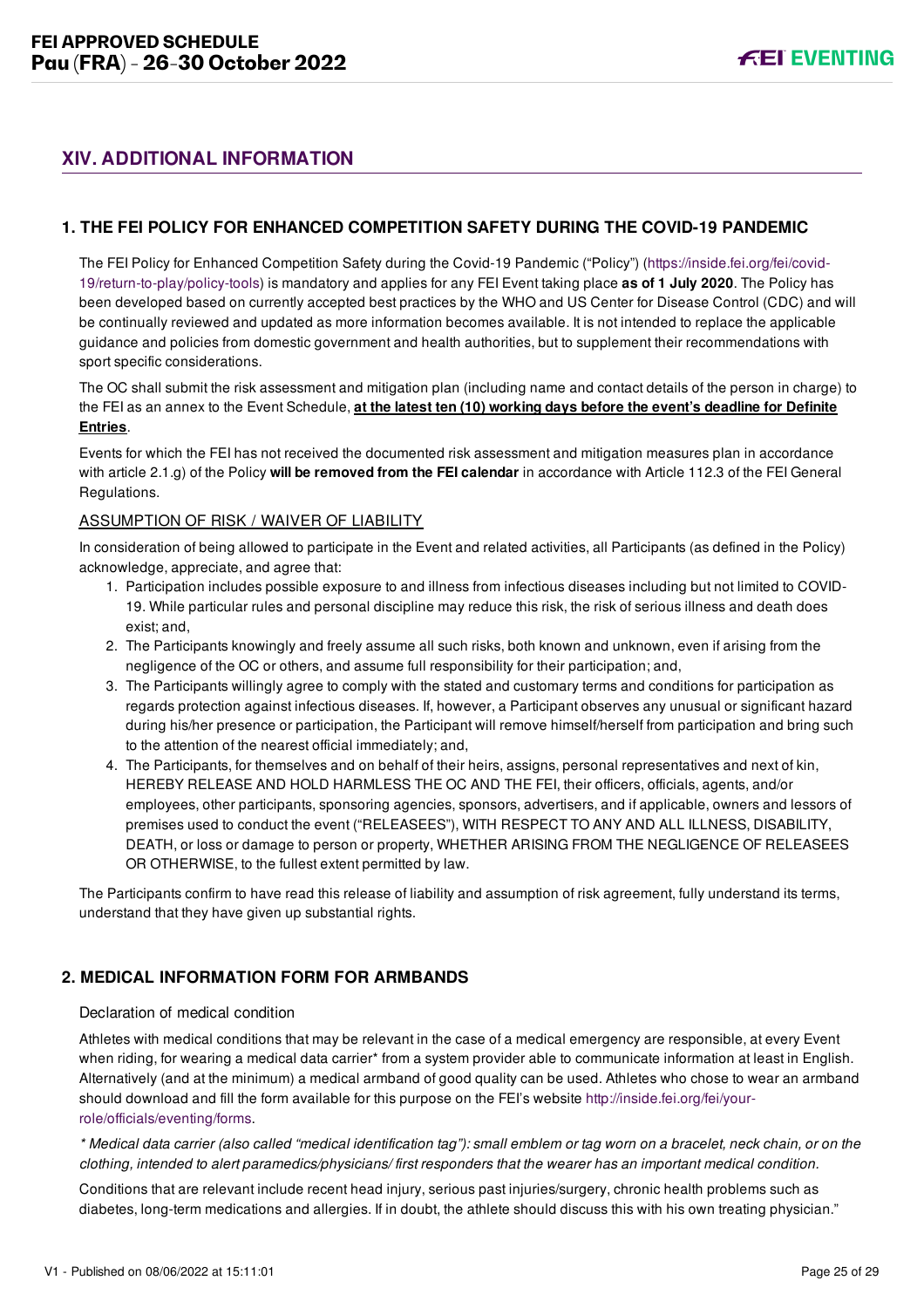# <span id="page-26-0"></span>**3. INSURANCES AND NATIONAL REQUIREMENTS**

Equestrian sports involve inherent dangerous risks. To the greatest extent permitted by law, the FEI and the FEI Event Organiser shall NOT be liable for any damages relating to loss of property or injury of any kind to Athletes, Owners, Support Personnel or Horses at or in connection with an FEI Event and the FEI expressly excludes all such liability.

## <span id="page-26-1"></span>**3.1 ATHLETES, OWNERS AND SUPPORT PERSONNEL**

#### **3.1.1 Personal accident and health insurance**

It is your responsibility as an Athlete/Owner/ Support Personnel to ensure that you have adequate personal accident insurance in place to cover your participation at FEI Events and in particular to insure against any personal injury or medical expenses arising from an accident, injury or illness which may occur at a FEI Event.

You should check with your National Federation to confirm if your National Federation's insurance policy (if any) covers personal accidents and/or illnesses, which may occur when you are attending at/participating in FEI Events.

If your National Federation does not have a personal accident/health insurance policy or if the National Federation's insurance policy does not cover personal accident or health claims, then you should obtain your own personal accident and health insurance policy to cover your attendance/participation at FEI Events.

#### **3.1.2 Press equipment**

Press equipment and other items left in the Press workroom, Press lockers, the Press Tribune or anywhere on the showgrounds are left entirely at the owner's risk. The Organising Committee does not accept any responsibility for any loss or damage to such equipment or items. Members of the Press are advised not to leave any equipment or personal items unattended.

#### **3.1.3 Personal property insurance**

You should also ensure that you are insured against property loss, theft or damage, which may occur at an FEI Event.

Again, the advice is to check with your National Federation to confirm if they have an insurance policy in place, which would cover you in case of such property loss, theft or damage. If not, then you should obtain your own personal property insurance to cover such situations.

#### <span id="page-26-2"></span>**3.2 ATHLETES AND OWNERS**

#### **3.2.1 Third party liability insurance**

As an Athlete/Owner you are personally responsible for damages to third parties caused by you, your employees, Support Personnel, your agents or your Horses. You are, therefore, strongly advised to take out third-party liability insurance providing full coverage in relation to FEI Events at home and abroad, and to keep the policy up to date.

The FEI and the Organiser will NOT be responsible for any damage caused to third parties by you, your employees, Support Personnel, your agents or your Horses.

#### **3.2.2 Additional liability information**

No additional information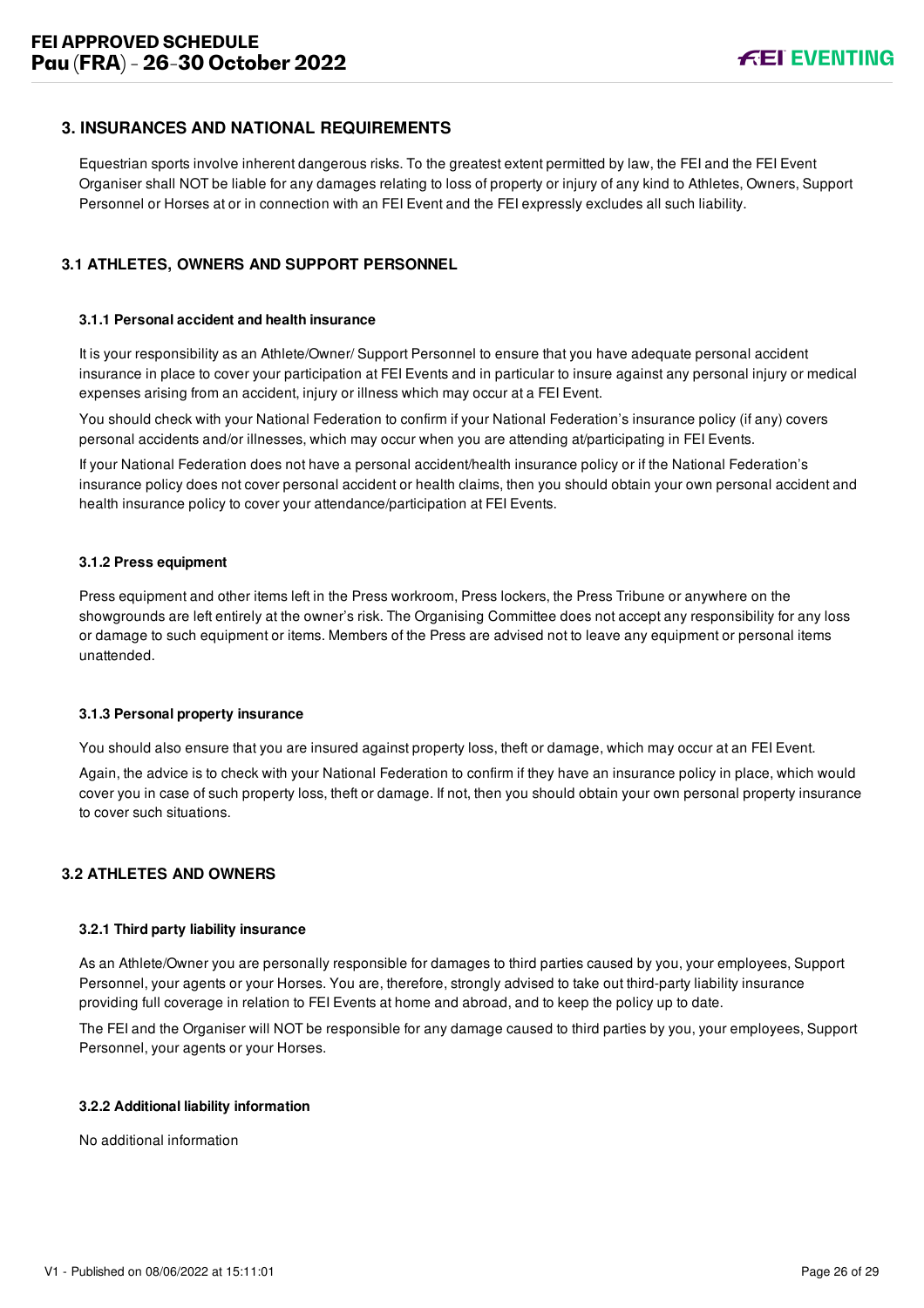#### **3.2.3 Horse insurance**

As an Owner you should ensure that your Horses are adequately insured against any injuries or illnesses they may sustain while participating at a FEI Event.

#### <span id="page-27-0"></span>**4. PROTESTS / APPEALS**

To be valid, all Protests and Appeals must be made in writing and accompanied by a deposit of CHF 150.- or equivalent, as [mentioned in the FEI General Regulations \(Art. 161-162\) available at the following link: https://inside.fei.org/content/general](https://inside.fei.org/content/general-regs-statutes)regs-statutes.

#### <span id="page-27-1"></span>**5. DISPUTES**

In the event of any discussion concerning the interpretation of the schedule (in translated languages), the English version will be decisive.

# <span id="page-27-2"></span>**6. MODIFICATION TO SCHEDULE**

In exceptional circumstances, together with the approval of Chefs d'Equipe, host NF delegate, if any, and the Ground Jury, the Organiser may change the schedule in order to clarify any matter arising from an omission or due to unforeseen circumstances. Any such changes must be notified to all athletes and officials as soon as possible and they must be reported to the FEI Secretary General by the Technical Delegate.

#### <span id="page-27-3"></span>**7. ADDITIONAL INFORMATION FROM THE ORGANISER**

No additional information

#### <span id="page-27-4"></span>**8. MINIMUM AGE LIMITATION**

| Level       | <b>Athletes</b> | <b>Horses</b> |
|-------------|-----------------|---------------|
| $1^*$       | 12              | 5             |
| $2^*$       | 14              | 6             |
| $3^*$       | 16              | 6             |
| $4^*$       | 18              | 7             |
| $5* + CH4*$ | 18              | 8             |

## <span id="page-27-5"></span>**9. PRIZE MONEY DISTRIBUTION**

#### **IMPORTANT**

**The total amount of prize money shown for each Competition in the schedule must be distributed. (FEI General Regulations articles 127 and 128)**

The value of the **1st prize must not exceed 1/3 of the total prize money** distributed for the competition. The minimum number of prizes offered for each competition must be allocated on the basis of one prize for every commenced four Athletes, with a minimum of five prizes.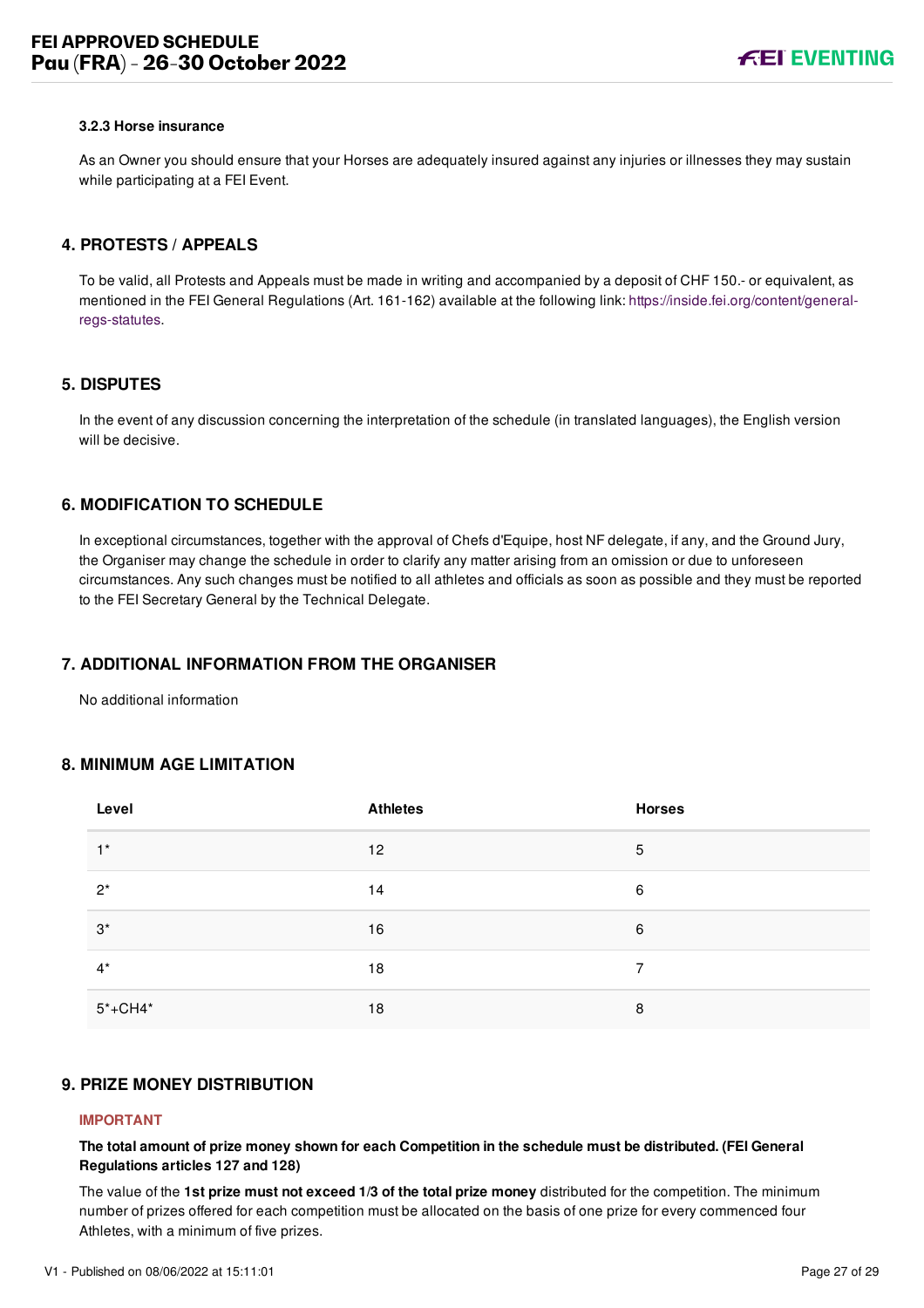#### **DEDUCTIONS FROM PRIZE MONEY AT COMPETITIONS**

**Full details of any deductions from prize money must be outlined in the schedule. This includes government taxes. If it is necessary for Organisers to deduct such taxes, they must provide participants with an official form indicating the amount of tax deducted.**

**The tax form must be provided to the athletes upon arrival and returned to the Organiser prior to departing.**